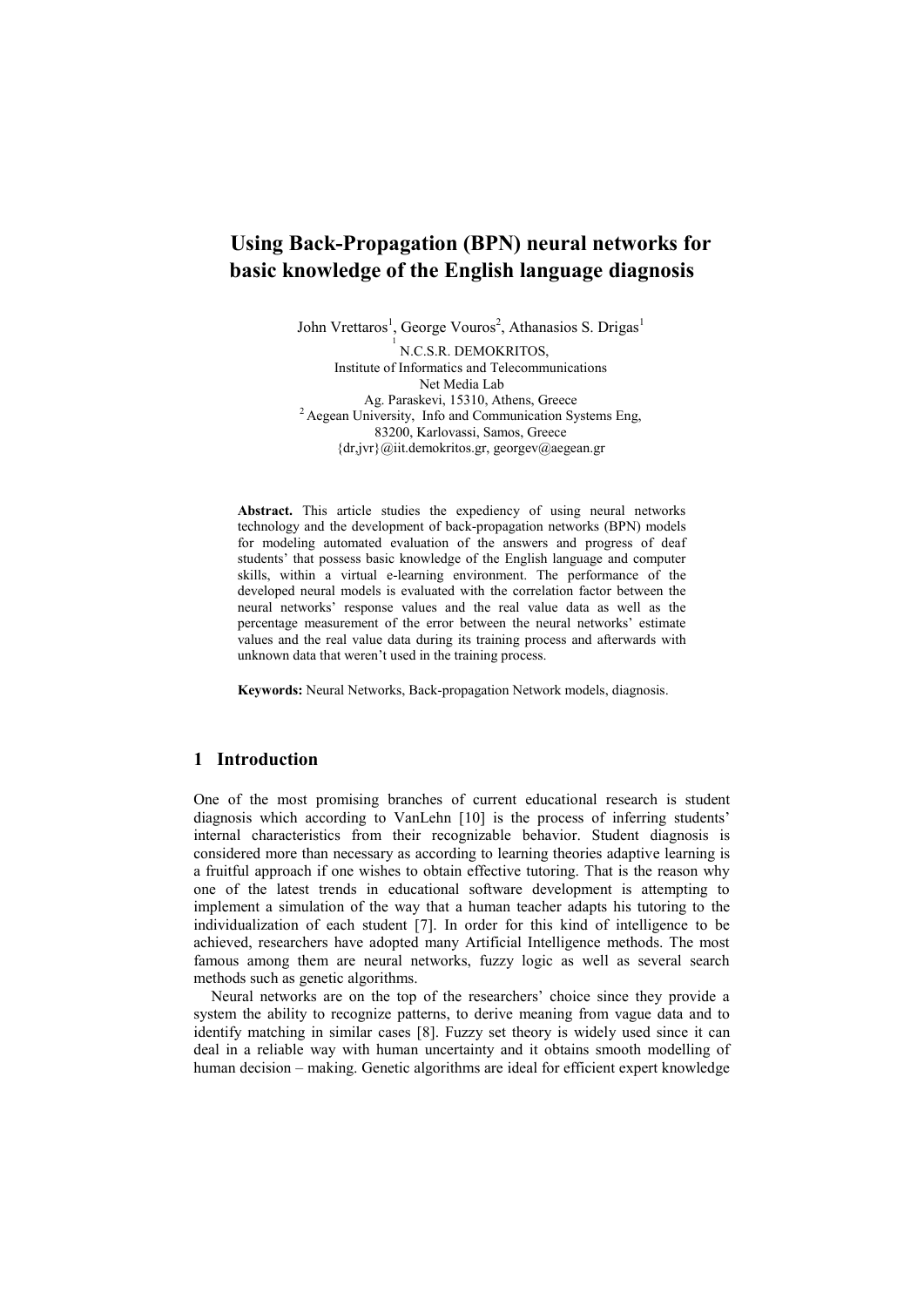representation. Finally, Neuro – Fuzzy synergism is getting more and more popular in this area since it seems to overcome obstacles that come up when each of the methods involved is solely applied [9]. Below we present several typical examples of the application of these methods in student's diagnosis.

Weon and Kim [5], implemented a system aiming at individual learning evaluation by making use of fuzzy linguistic variables representing each question. Finally, assessment came up taking into consideration the membership degree of uncertainty factors.

Vrettaros et al. [6] introduced a diagnostic system of taxonomies using fuzzy logic. Filled up questionnaires were processed in order for students' classification into one of the predefined knowledge levels to be achieved according to the given answers.

Stathakopoulou et al. [11] attempted to infer students' individual characteristics and use them in order not only to create but also to update the student model. This neural network - based fuzzy model is consisted of a fuzzy component and a neural network trained through actual students' profiles.

Hommsi et al. [4], presented an Adaptive and Intelligent Web – Based Educational System (AIWBES) based on Fuzzy – ART2 neural network and Hidden Markov Model (HMM), which is a stochastic method. The goal of the system described by the authors was to assess the learners' knowledge level and to obtain students' classification in one of six different levels taking into account several parameters.

### **2 Description of the assessment process**

In general, the aim of the e-learning environment that is studied is the realization of an e-educational system for the evaluation of the teaching of the English language to deaf people. The crucial point in the definition of the theoretical and technical aspects of the correlation between the e-learning models' subsystems is the definition of the configuration and the characteristics of their corresponding interconnections. According to the structural and operational details of the e-learning procedure the performance factor of the expert system and the collaboration of the e-learning model is the encoding and the contents of the inputs and outputs of the expert system as well as the structure, the standardization and the content of the database questions that require further attention and skilful handling.

The evaluation procedure for the teaching of English to deaf students relies on the attainment of the ESOL (English for Speakers of Other Languages) models (levels 1 and 2). These levels comprise five sections, which in ascending order are [A], [B], [C], [D] and [E]. Section [A] represents the Letter Recognition and their Alphabetical Order, section [B] represents the Spelling and the Vocabulary, section [C] represents the Grammar and the Sentence Structure, section [D] represents the Reading and section [E] represents the Writing.

According to the ESOL e-learning environment specifications the input / output parameters of an expert system can be determined without doubt, while simultaneously their translation is simple and quite straightforward.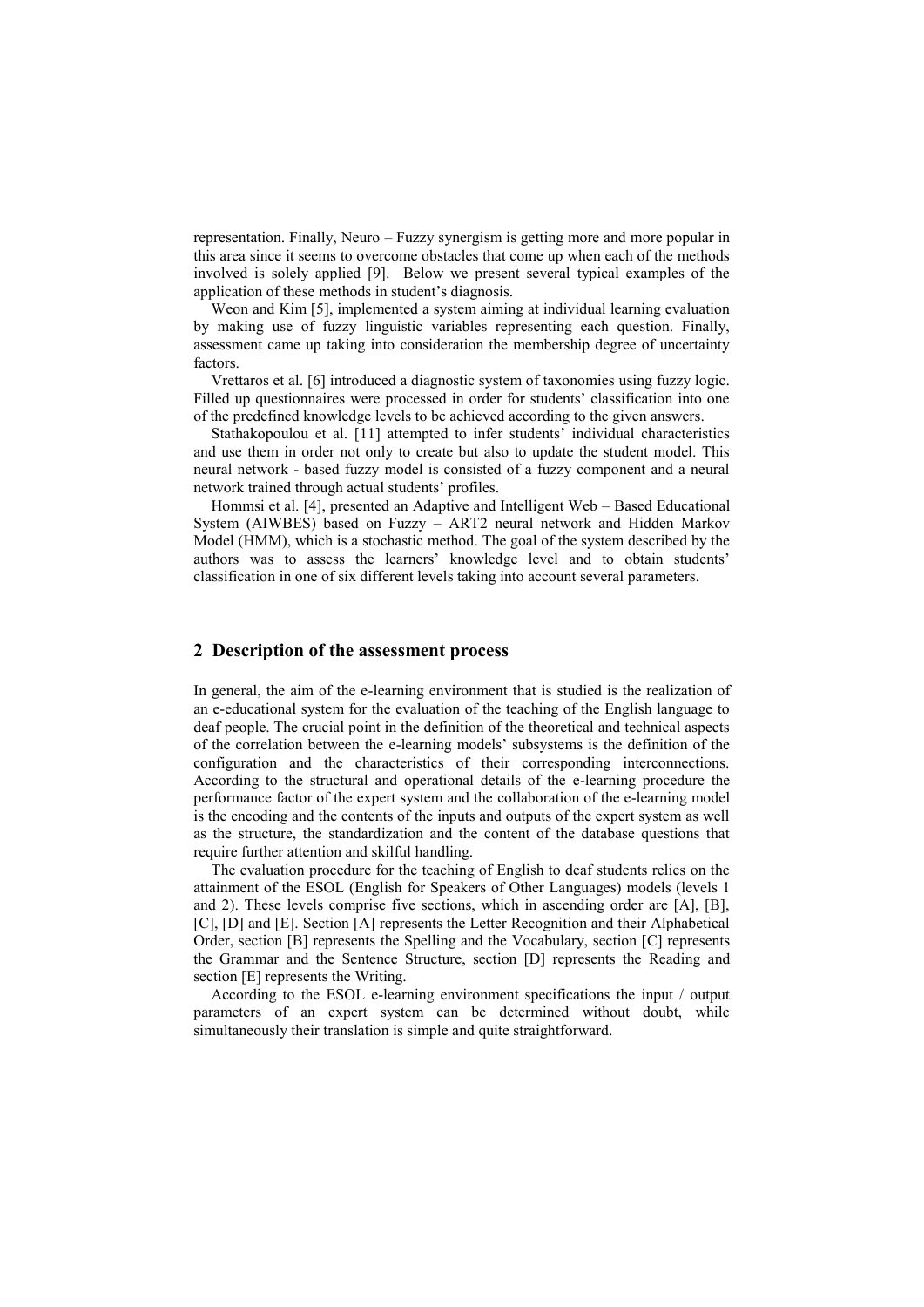As far as the input is concerned, there are five pairs of parameters in total and per question, which are:  $a = a_{val}, a_{rel}$ ,  $b = b_{val}, b_{rel}$ ,  $c = c_{val}, c_{rel}$ ,  $d = d_{val}, d_{rel}$  and  $e = e_{val}, e_{rel}$ . In other words, every pair corresponds to a language section of a certain level. Parameter *a* describes the recognition of the letters and the alphabetical order of section *A* , parameter *b* relates to the spelling/vocabulary of section  $\mathbf{B}$ , parameter  $\mathbf{c}$  represents the grammar/sentence structure for section  $C$ , the corresponding parameter for reading in section  $D$  is *d* , while the writing skill of section *E* is quantified with parameter *e* . The abbreviation index *val* (value) represents the evaluation of the specific section based on a particular response, while the abbreviation index *rel* (relevance) recognizes the level of relevance /weight of a specific question with respect to the contents of a section.

The evaluation values of the input parameters  $a_{val}$ ,  $b_{val}$ ,  $c_{val}$ ,  $d_{val}$  and  $e_{\text{val}}$  originate from the range  $S = -1 \cup 0, 1$ . When a section is not examined by a question of the corresponding parameter, then the range is characterized by the value 1 . A wrong answer according to a certain section leads to a corresponding value of zero  $(0)$ , while the value of a sections' parameter is  $(1)$  if the chosen answer is correct according to that section. Accordingly, answers that are partially correct based on some sections have their values placed in between.

On the other hand, someone can argue that the relevance parameters  $a_{rel}$  ,  $b_{rel}$  ,  $c_{rel}$  ,  $d_{rel}$  and  $e_{rel}$  characterize the question itself rather than its possible answers. Although this is true, the negotiation with relative parameters as part of a given answer is handy from an evaluation viewpoint. As a result, the relevance/weight is considered range between  $0, 1$ , where the value zero  $(0)$  or values close to zero

mean low relevance, while the value one ( 1 ) or values close to one mean high relevance. Accordingly, the other weight values range somewhere in between. It must be pointed out, that the relevance parameters are the same for all the answers of a specific question.

The most skilful method for the provision of information in an expert system in relation with these sections is the sequence in array format of the ten values for the parameters of the input pairs:

|  | $u_{val}$ | $\mathbf{u}_{rel}$ | ັ<br>vai | ◡<br>rel | ັ<br>`vai | ັ<br>ret | $\mathcal{L}_{val}$ | $u_{rel}$ | `vai | ro<br>, |
|--|-----------|--------------------|----------|----------|-----------|----------|---------------------|-----------|------|---------|
|--|-----------|--------------------|----------|----------|-----------|----------|---------------------|-----------|------|---------|

As an example, let's consider that a question shows low relevance in section *A* , high relevance in section  $C$  and medium relevance in section  $B$ . Moreover, let's assume that the question under consideration does not include information about sections  $D$  and  $E$ . Now let's consider an answer to the previous question, which is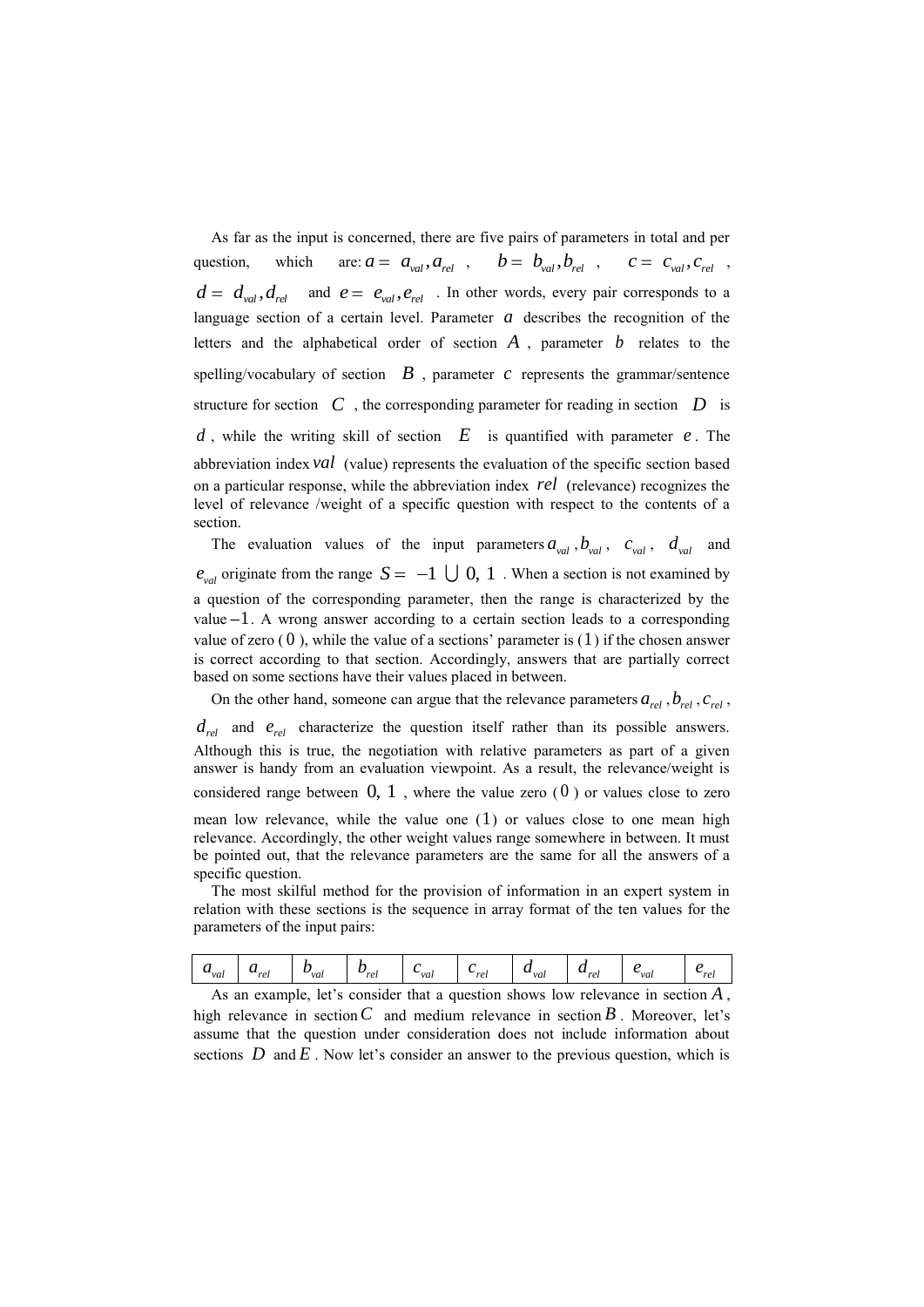correct according to section A, partially correct according to section C, wrong according to section B. Obviously, it does not contain information relating to sections D and E. Such an answer ends in a ten value sequence, which comprises elements that are defined in the range  $S = -1 \cup 0, 1$ . In addition, it is obvious that the aforementioned ten value sequence can be directly encoded as an arithmetic string similar to the one below:

| $u_{val}$ | $u_{rel}$ | $v_{val}$ | $v_{rel}$ | $v_{val}$ | $\mathbf{v}_{rel}$ | $u_{val}$                | $u_{rel}$ | $v_{val}$ | $\mathcal{L}_{rel}$ |
|-----------|-----------|-----------|-----------|-----------|--------------------|--------------------------|-----------|-----------|---------------------|
|           | U.1       |           | U.J       | v. 1      | 0.5                | $\overline{\phantom{0}}$ |           | -         |                     |

This way, this particular arithmetic string can easily be used as an input to an expert system.

As far as the output is concerned, from observations and/or monitoring of the operational and correlating characteristics of the expert system, the conclusion that is derived is that that output parameters of the system are six (6) namely  $y_1$ ,  $y_2$ ,  $y_3$ ,  $y_4$ ,  $y_5$  and  $y_6$ . The first five parameters are the evaluation/estimation of the lingual skills per section, while the sixth parameter represents the total estimation of the user for the sum of all of the lingual skills, as follows:

- $y_1$  = letter recognition and alphabetical order skills
- $y_2$  = spelling / vocabulary skills
- $y_3$  = grammar / sentence structure skills
- $y_4$  = reading skills
- $y_5$  = writing skills
- $y_6$  = total lingual skills (essentially, it is a weighted average of  $y_1 y_5$ , *representing a general estimation of the linguistic level of the student, as a professional pedagogic would have determined in a real case scenario***).**

It is obvious that the output parameters are continuous. Due to the fact that the expert system outputs represent certain estimation in connection with a specific lingual section, the evaluation is considered to be normalized in the range 0, 1 . The translation of the final arithmetic values is simple: zero means no lingual skills, one means perfect lingual skills, while all the other lingual skills levels may be estimated with similar arithmetic insertions. The output values, which are already arithmetically encoded, may be inserted in the e-learning environment as a six value arrayed sequence:

|--|

Let's assume that the next estimation is real for a particular student: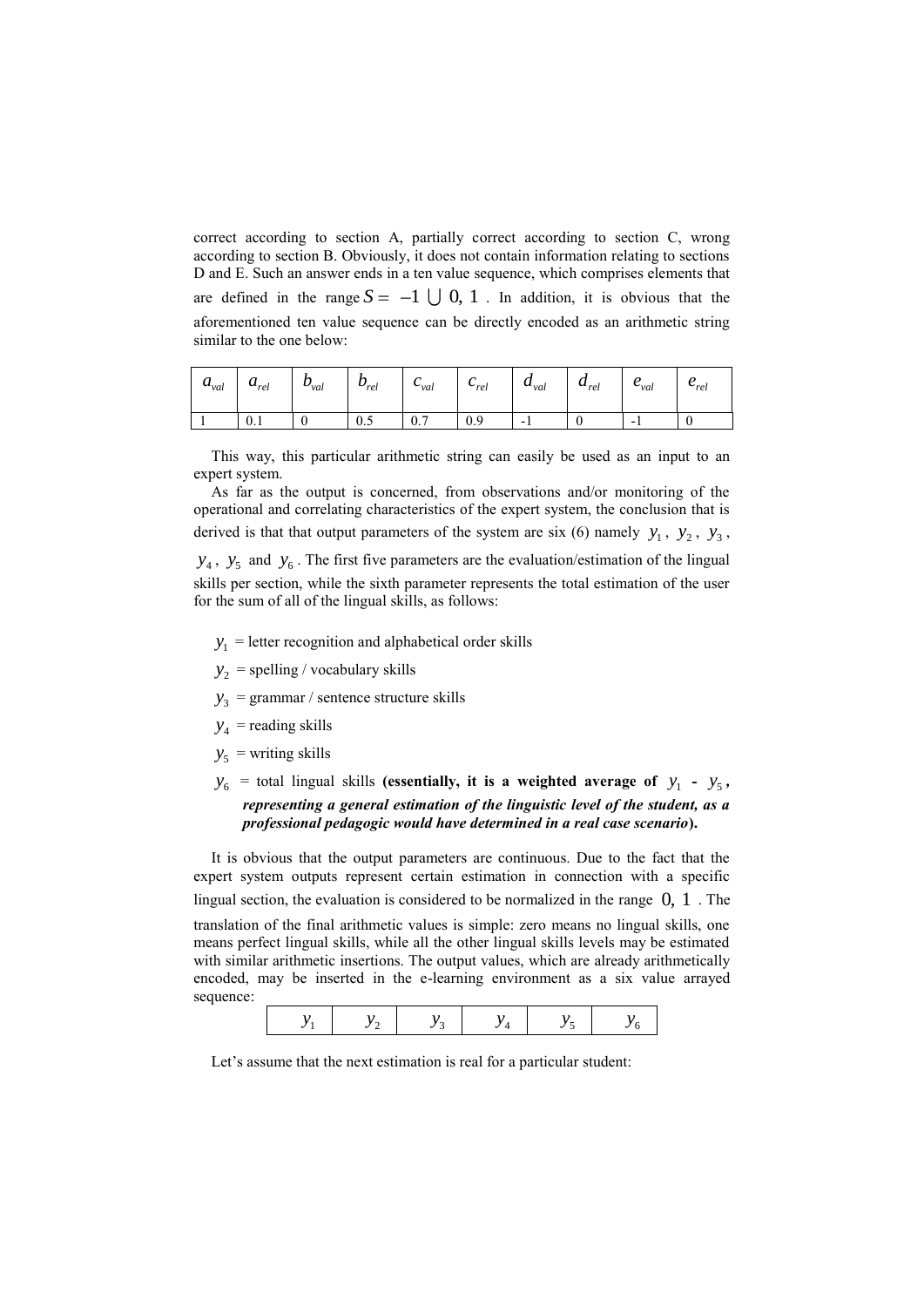$0.6$  = letter recognition and alphabetical order skills

- *0.4 =* spelling / vocabulary skills
- $0.2$  = grammar / sentence structure skills
- $0.5$  = reading skills
- $0.3$  = writing skills
- *0.4 =* total lingual skills

This particular six value arrayed sequence which comprises continuous elements could be directly encoded as an arithmetic string similar to the one below:

|         | ۰                 | . . |                                                         |  |
|---------|-------------------|-----|---------------------------------------------------------|--|
| $\cdot$ | $\sim$<br>$\cdot$ |     | $\boldsymbol{\mathcal{S}}\cdot\boldsymbol{\mathcal{S}}$ |  |

This way the final outputs are available straight away to rest of the e-learning environment.

The above (according to the ESOL specifications) skilful encoding and inputs and outputs content as well as the structure, standardization and content of the database questions is based on the use of neural networks technology for the e-learning expert system modeling for the automated estimation of the evaluation values of the teaching of English to deaf people.

The neural networks technology has been applied with success to many estimation problems with similar input/output characteristics. This study examines the expediency of applying this technology for modeling the automated evaluation of the deaf students' answers in the form of questions divided in five sections within the elearning environment of the expert system.

In this study, section 2 provides a description of the neural networks characteristics and details about the development of a typical BPN model. In section 3, various Back-Propagation Networks (BPN) type neural networks models are developed for the automated evaluation of the deaf students' education and progress and their results are presented, determining hence, the expediency of the use of neural networks technology in such problems. In section 4, general neural networks technological issues are presented about generalization and over-fitting for the successful development and realization of effective models. Finally, in section 5 conclusions are presented and ideas are suggested for further research.

## **3 Development of back-propagation network (BPN) type neural networks for the automated evaluation of deaf students' progress**

In this study, the general schema of input/output data for supervised learning and their connection with neural networks results from the definition of ten (10) variables namely, v, v', w, w', x, x', y, y', z and z', which belong in the range  $S = -1 \cup 0$ , 1 for the input and with the definition of six (6) variables, namely,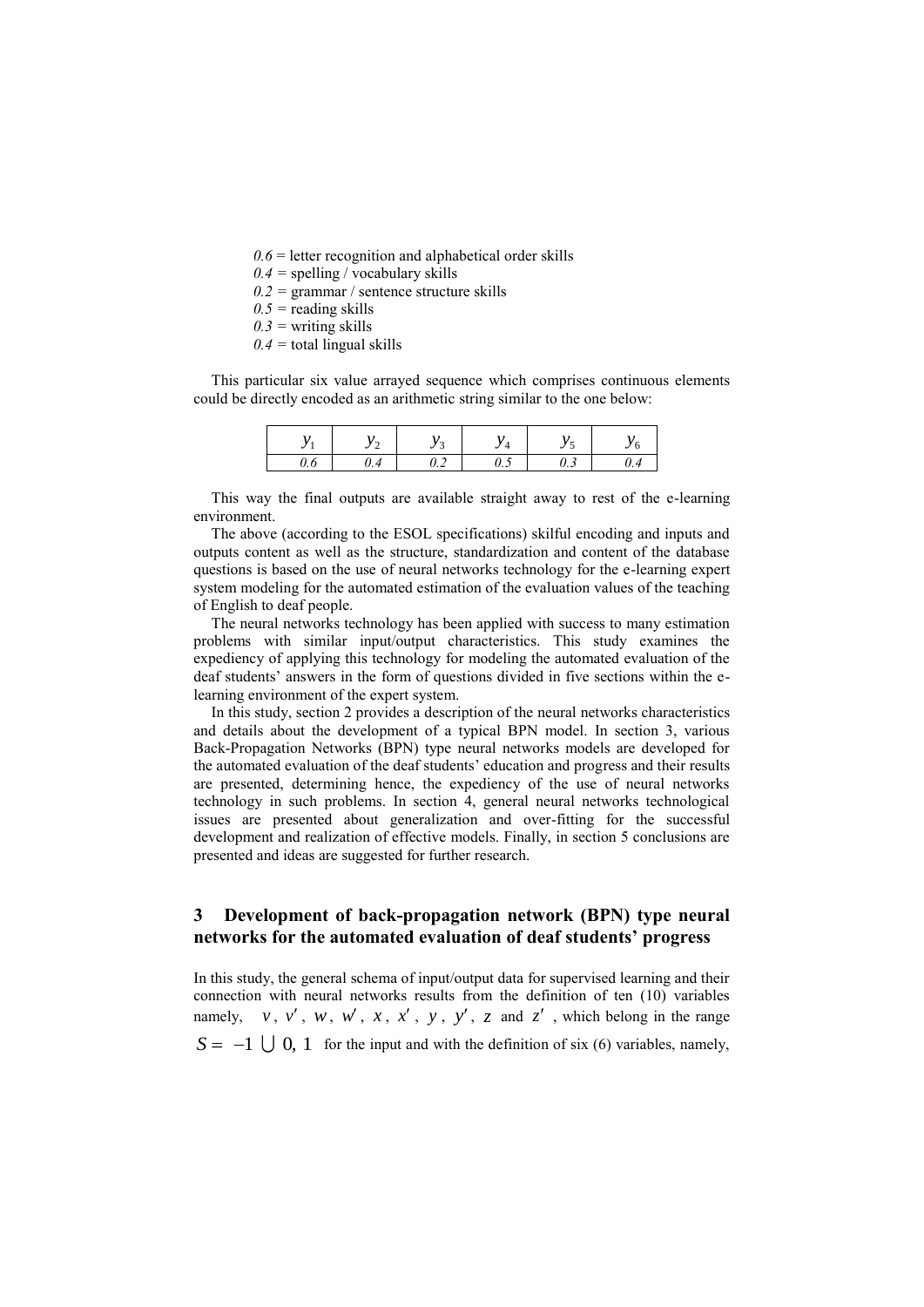$h, i, j, k, l$  and  $n$  that belong in the range  $0, 1$ , for the output. Hence, each input/output model from the total education data could be similar to the next model (where the symbol  $\varnothing$  denotes the blank value):

| Ten $(10)$                  | a                |                    |                    |                    |                  |                 |
|-----------------------------|------------------|--------------------|--------------------|--------------------|------------------|-----------------|
| Input<br>Values             | $(\nu, \nu')$    | (W, W')            | (x, x')            | (y, y')            | (z, z')          |                 |
| Six (6)<br>Output<br>Values |                  | $y_{2}$            |                    |                    | $y_{5}$          | $\mathcal{Y}_6$ |
|                             | h if $v \neq -1$ | i if $w \neq -1$   | j if $x \neq -1$   | k if $y \neq -1$   | l if $z \neq -1$ | n               |
|                             | else             | $else \varnothing$ | $else \varnothing$ | $else \varnothing$ | else             |                 |

A sample of real values for seven (7) models from the sum of the education data is depicted in the following Table 1.

|                         |                  | pattern (#)                     | $\mathbf{1}$  | $\overline{2}$   | $\mathfrak{Z}$   | $\overline{4}$   | 5                | 6       | $\tau$                             |
|-------------------------|------------------|---------------------------------|---------------|------------------|------------------|------------------|------------------|---------|------------------------------------|
|                         | $\boldsymbol{a}$ | $a_{\rm val}$                   | $0.6\,$       | $0.1\,$          | $1.0$ :          | 0.9              | $0.6\,$          | $0.1\,$ | $\overline{0}$ .<br>$\frac{1}{2}$  |
|                         |                  | $a_{rel}$                       | 0.5           | 0.5              | 0.5              | 0.7:             | 0.7              | $0.7\,$ | $\mathbf{0}$ .<br>$\overline{c}$   |
|                         | $\boldsymbol{b}$ | $b_{\rm val}$                   | $0.8\,$       | $0.7\,$          | $0.1\,$          | $^{\rm -1}$      | $-1$             | $0.8\,$ | $^{\rm -1}$                        |
|                         |                  | $b_{rel}$                       | $0.8\,$       | $0.8\,$          | $0.8\,$          | $\boldsymbol{0}$ | $\mathbf{0}$     | $0.6\,$ | $\mathbf{0}$                       |
| Input Variables         | $\mathcal{C}$    | $\boldsymbol{c}_{\textit{val}}$ | $0.6\,$       | $0.8\,$          | $0.2\,$          | $-1$             | $-1$             | $0.9\,$ | $\overline{0}$<br>$\mathbf{1}$     |
|                         |                  | $c_{\textit{rel}}$              | 0.1           | 0.1              | 0.1              | $\boldsymbol{0}$ | $\boldsymbol{0}$ | 0.5     | $\overline{0}$ .<br>8              |
|                         | $\boldsymbol{d}$ | $d_{\rm val}$                   | $-1$          | $^{\rm -1}$      | $^{\rm -1}$      | 0.9              | $0.1\,$          | $0.6\,$ | $^{\rm -1}$                        |
|                         |                  | $d_{\scriptscriptstyle rel}$    | $\mathbf{0}$  | $\boldsymbol{0}$ | $\boldsymbol{0}$ | 0.5              | $0.5\,$          | 0.4     | $\boldsymbol{0}$                   |
|                         | $\boldsymbol{e}$ | $e_{\scriptscriptstyle val}$    | $\textbf{-1}$ | $^{\rm -1}$      | $^{\rm -1}$      | 0.6              | $0.8\,$          | $0.2\,$ | $\overline{0}$ .<br>$\overline{9}$ |
|                         |                  | $e_{rel}$                       | $\theta$      | $\boldsymbol{0}$ | $\boldsymbol{0}$ | 0.3              | 0.3              | 0.1     | $\overline{0}$ .<br>$\mathfrak{Z}$ |
|                         |                  | $y_1$                           | $0.9\,$       | $0.2\,$          | $0.3\,$          | $0.5\,$          | $0.8\,$          | $0.4\,$ | $\mathbf{0}$ .<br>$\overline{7}$   |
| <b>Output Variables</b> |                  | $y_2$                           | 0.7           | 0.8              | 0.2              | Ø                | Ø                | 0.1     | Ø                                  |
|                         |                  | $y_3$                           | 0.4           | $0.5\,$          | $0.2\,$          | Ø                | Ø                | $0.1\,$ | $\mathbf{0}$ .<br>5                |
|                         |                  | $y_{4}$                         | Ø             | Ø                | Ø                | 0.9              | $0.0\,$          | $0.1\,$ | Ø                                  |
|                         |                  | $y_5$                           | $\varnothing$ | $\varnothing$    | $\varnothing$    | 0.6              | $0.2\,$          | $0.6\,$ | $\mathbf{0}$ .<br>8                |

**Table 1.** A sample of supervised learning education data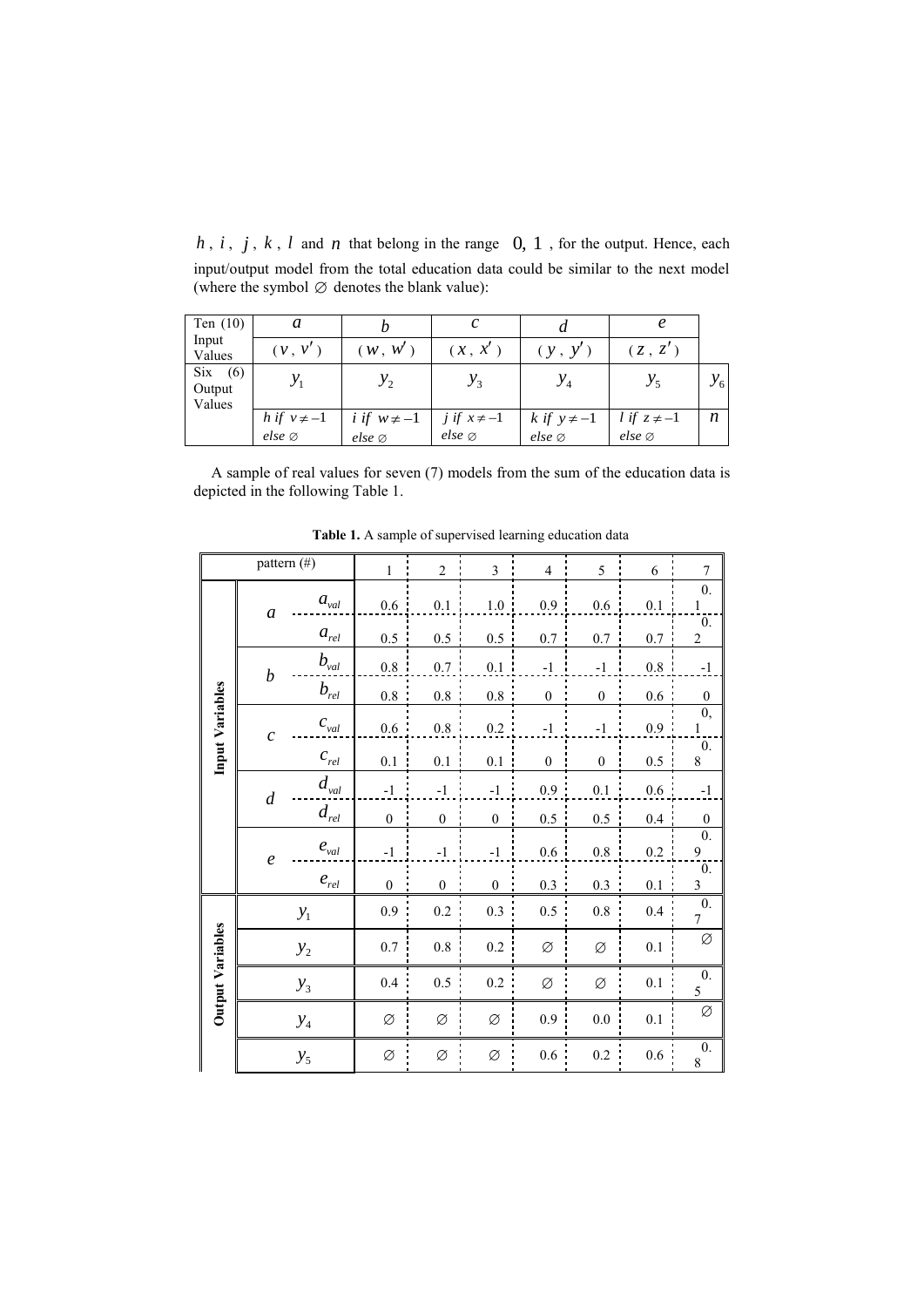|  |  |  | 0.1 0.5 0.7 0.1 0.2 0.9 $\frac{0}{7}$ |  |
|--|--|--|---------------------------------------|--|
|  |  |  |                                       |  |

It is obvious that the information that is contained in such education data, should be gathered and processed by a professional pedagogist, due to the fact that such a person seems to be the most suitable and competent one to create the aforementioned content.

For the development of typical back-propagation network (BPN) neural networks models, this study used the modeling and simulation software package Predict by NeuralWare, which is described in reference [1]. This software package provides the necessary mechanisms for the automated modifications and executes the scaling and limiting procedures to the users' input/output data. The basic idea for the modification of data, for the better identification of the statistical distribution of the input variables for the neural networks' training and for the maximization of its performance, is described in references [2, 3].

The software package Predict by NeuralWare demands that the presentation of the riables of the input vector, x, to be of the following pattern:<br>  $x = a_{\text{val}} a_{\text{rel}} b_{\text{val}} b_{\text{rel}} c_{\text{val}} c_{\text{rel}} d_{\text{val}} d_{\text{rel}} e_{\text{val}} e_{\text{rel}}$ variables of the input vector,  $x$ , to be of the following pattern:

$$
x = a_{val} \quad a_{rel} \quad b_{val} \quad b_{rel} \quad c_{val} \quad c_{rel} \quad d_{val} \quad d_{rel} \quad e_{val} \quad e_{rel}
$$

with values for the evaluation parameters  $a_{val}$ ,  $b_{val}$ ,  $c_{val}$ ,  $d_{val}$  and  $e_{val}$  that originate from the aforementioned range  $S = -1 \cup 0$ , 1 and with values for the relevance parameters  $a_{rel}$ ,  $b_{rel}$ ,  $c_{rel}$ ,  $d_{rel}$  and  $e_{rel}$  that originate from the aforementioned range 0, 1 . For the variables of output vector, *y* , the software package Predict by NeuralWare demands that the presentation is of the following pattern:

$$
y = y_1 \quad y_2 \quad y_3 \quad y_4 \quad y_5 \quad y_6
$$

with values that originate from the aforementioned normalized range  $0, 1$ .

 **BPN network Architecture #1**: The BPN network architecture #1 is described below along with the respective transfer functions.

| <b>Nodes</b>                                         | Hid  |      | Hid 2   Hid 3   Out 1 | Out 2                                                | Out 3 | Out 4 | Out 5 | Out ( |
|------------------------------------------------------|------|------|-----------------------|------------------------------------------------------|-------|-------|-------|-------|
| <b>Transfer Functions</b><br>$\cdot$ $\cdot$ $\cdot$ | Tanh | Tanh |                       | Tanh Sigmoid Sigmoid Sigmoid Sigmoid Sigmoid Sigmoid |       |       |       |       |

For the construction of the network several kinds of transformations of input and output variables were used. Several categories of continuous transformations are functions with type *Linear*, *Inverse* (1/x)*, ln* (ln x/(1-x)), *Logical* και *Log*.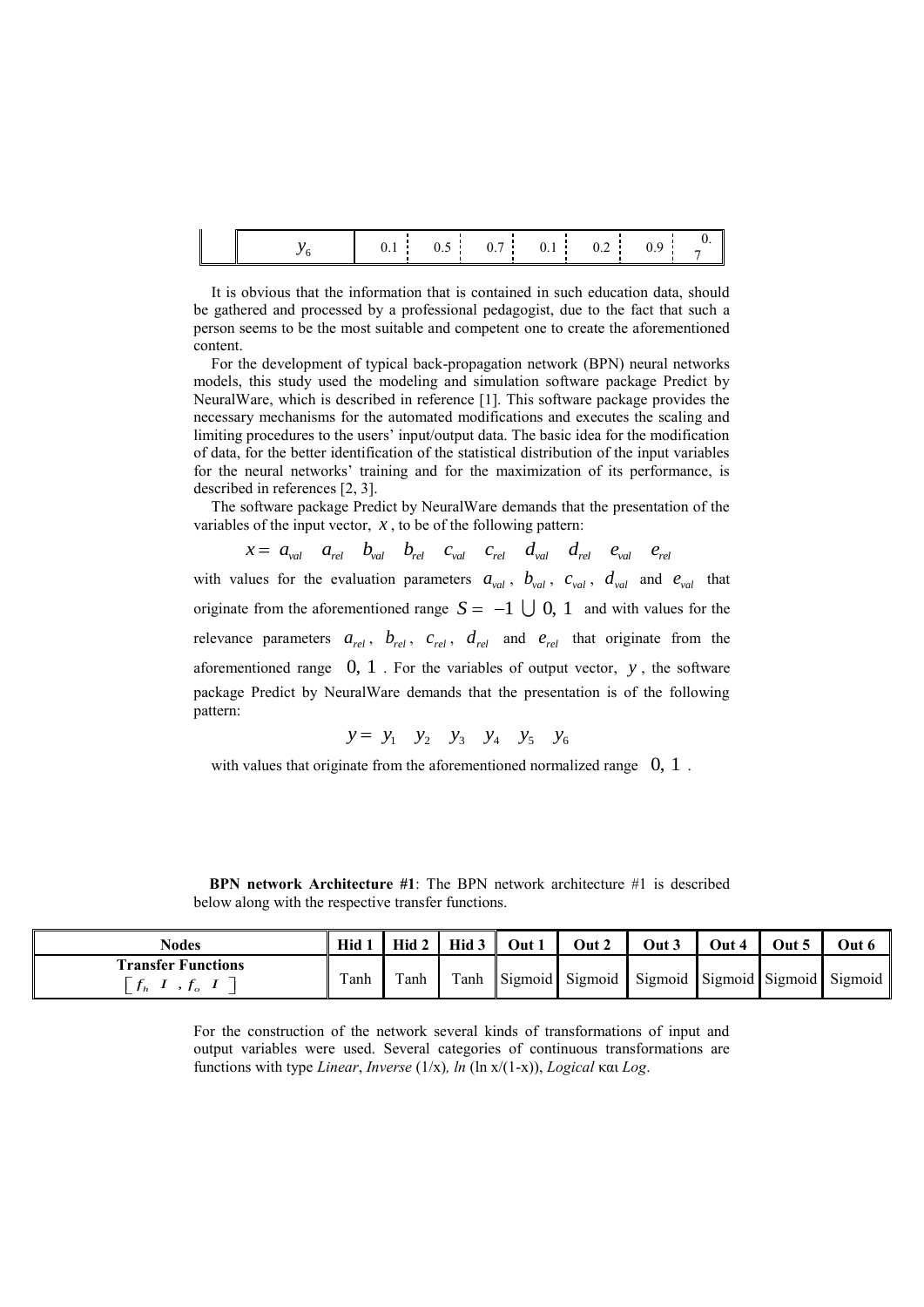| Continuous | $\Gamma$ min | max | Method | lmın | <i>lmax</i> |
|------------|--------------|-----|--------|------|-------------|
|------------|--------------|-----|--------|------|-------------|

Tmin and Tmax stand for minimum and maximum transformed values respectively, Method determines the way that data are mapped in the range of the transformation, while Imin and Imax stand for minimum and maximum variables when using unprocessed data. Transformation Islit gives value Tmax if String appears in data while it gives value Tmin if not.

The following holds about Logical transformation,

$$
y = \begin{cases} T_{\text{max}} & \text{if } x \ge \frac{I_{\text{min}} + I_{\text{max}}}{2} \\ T_{\text{min}} & \text{otherwise} \end{cases}
$$
 (1)

The performance of the BPN network Architecture #1 is evaluated by comparing the results of the trained neural network for all of the input/output data, using the recall phase. Table 2 presents the real values of the 36 output data, the corresponding values of the BPN#1 neural network and the corresponding indication of the correct or wrong answer (estimation) of the BPN#1 neural network (considering that the real input value 10 and the real output values 10, 14 and 20 correspond to initial values - 1):

|                | Test#,        |                |                |                | <b>Real Output Values</b> |                |                |              |      | <b>Table 2.</b> DTTV fictions Architecture $\pi_1$ - (Recall Filase Results) - bingle befect Questions | <b>Output Values BPN#1</b> |                |                | <b>BPN#1</b>                             |
|----------------|---------------|----------------|----------------|----------------|---------------------------|----------------|----------------|--------------|------|--------------------------------------------------------------------------------------------------------|----------------------------|----------------|----------------|------------------------------------------|
|                | Question<br># | Y1             | Y2             | Y3             | Y <sub>4</sub>            | Y5             | Y6             | <b>Y1</b>    | Y2   | Y3                                                                                                     | Y <sub>4</sub>             | Y5             | Y6             | <b>Correct or</b><br>Wrong<br>Indication |
| -1             | t1,q2         | $\mathbf{0}$   | 10             | 10             | $\overline{0}$            | 10             | $\mathbf{0}$   | $\mathbf{0}$ | 14   | 20                                                                                                     | $\overline{0}$             | 10             | $\mathbf{0}$   | <b>Correct</b>                           |
| $\overline{2}$ | t1,q2         | 1              | 10             | 10             | $\mathbf{1}$              | 10             | $\mathbf{1}$   | 1.1          | 14   | 20                                                                                                     |                            | 10             | 1              | <b>Correct</b>                           |
| $\overline{3}$ | t1,q2         | $\mathbf{0}$   | 10             | 10             | $\theta$                  | 10             | $\theta$       | $\theta$     | 14   | 20                                                                                                     | $\theta$                   | 10             | $\mathbf{0}$   | <b>Correct</b>                           |
| 4              | t1,q2         | 0.3            | 10             | 10             | 0.3                       | 10             | 0.3            | 0.2          | 14   | 20                                                                                                     | 0.3                        | 10             | 0.3            | <b>Correct</b>                           |
| 5 <sup>1</sup> | t1,q3         | $\overline{0}$ | $\overline{0}$ | $\overline{0}$ | $\mathbf{0}$              | $\mathbf{0}$   | $\overline{0}$ | $-0$         | $-0$ | $\mathbf{0}$                                                                                           | $\overline{0}$             | $\overline{0}$ | $\mathbf{0}$   | <b>Correct</b>                           |
| 6 <sub>1</sub> | t1,q3         | $\overline{0}$ | $\overline{0}$ | 0.5            | $\overline{0}$            | $\mathbf{0}$   | 0.2            | $-0$         | $-0$ | $\overline{0}$                                                                                         | $\overline{0}$             | $\mathbf{0}$   | $\mathbf{0}$   | <b>Wrong</b>                             |
| 7 <sup>1</sup> | t1,q3         | $\mathbf{0}$   | $\overline{0}$ | $\overline{0}$ | $\mathbf{0}$              | $\overline{0}$ | $\overline{0}$ | $-0$         | $-0$ | $\overline{0}$                                                                                         | $\overline{0}$             | $\overline{0}$ | $\overline{0}$ | <b>Correct</b>                           |
| 8              | t1,q3         |                |                |                |                           | $\mathbf{1}$   | 1              | $\mathbf{1}$ | 0.9  | 1.4                                                                                                    | $\mathbf{1}$               | 0.9            | $\mathbf{1}$   | <b>Correct</b>                           |

**Table 2.** BPN network Architecture #1 - (Recall Phase Results) - Single Select Questions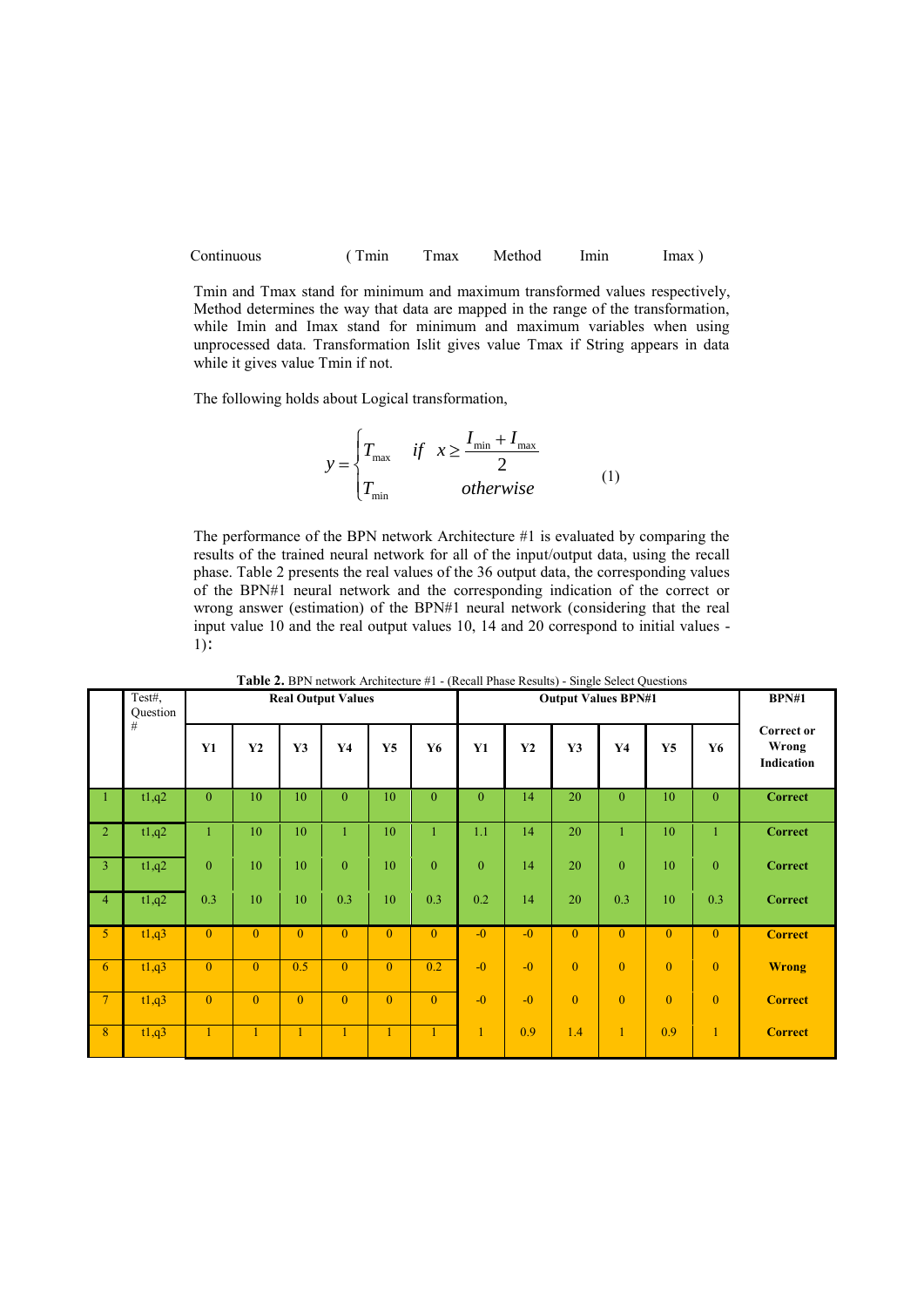| 9               | t1,q4 | $\mathbf{1}$     | $\mathbf{1}$     | $\mathbf{1}$   | $\mathbf{1}$     | $\mathbf{1}$     | $\mathbf{1}$     | $\mathbf{1}$     | 0.9              | 1.4              | $\mathbf{1}$     | $\overline{0.9}$ | $\mathbf{1}$     | <b>Correct</b>  |
|-----------------|-------|------------------|------------------|----------------|------------------|------------------|------------------|------------------|------------------|------------------|------------------|------------------|------------------|-----------------|
| 10              | t1,q4 | $\overline{0}$   | $\overline{0}$   | $\mathbf{0}$   | $\mathbf{0}$     | $\overline{0}$   | $\mathbf{0}$     | $-0$             | $-0$             | $\mathbf{0}$     | $\mathbf{0}$     | $\boldsymbol{0}$ | $\mathbf{0}$     | <b>Correct</b>  |
| 11              | t1,q4 | $\overline{0}$   | $\overline{0}$   | 0.5            | $\overline{0}$   | $\overline{0}$   | 0.2              | $\mathbf 0$      | $\overline{0}$   | 0.5              | $\overline{0}$   | $\overline{0}$   | 0.3              | <b>Correct</b>  |
| 12              | t1,q4 | $\boldsymbol{0}$ | $\mathbf{0}$     | 0.5            | $\mathbf{0}$     | $\mathbf{0}$     | 0.2              | $\boldsymbol{0}$ | $\overline{0}$   | 0.5              | $\boldsymbol{0}$ | $\overline{0}$   | 0.3              | <b>Correct</b>  |
| 13              | t1,q5 | $\boldsymbol{0}$ | $\overline{0}$   | $\overline{0}$ | $\overline{0}$   | $\mathbf{0}$     | $\overline{0}$   | $-0$             | $-0$             | $\overline{0}$   | $\boldsymbol{0}$ | $\overline{0}$   | $-0$             | Correct         |
| 14              | t1,q5 | $\mathbf{1}$     | $\mathbf{1}$     | $\mathbf{1}$   | $\mathbf{1}$     | $\mathbf{1}$     | $\mathbf{1}$     | 0.8              | 1.1              | 0.6              | $\mathbf{1}$     | 0.9              | $\mathbf{1}$     | <b>Correct?</b> |
| 15              | t1,q5 | $\boldsymbol{0}$ | $\overline{0}$   | $\overline{0}$ | $\mathbf{0}$     | $\boldsymbol{0}$ | $\mathbf{0}$     | $-0$             | $-0$             | $\mathbf{0}$     | $\boldsymbol{0}$ | $\boldsymbol{0}$ | $-0$             | <b>Correct</b>  |
| 16              | t1,q5 | $\boldsymbol{0}$ | $\overline{0}$   | $\mathbf{0}$   | $\mathbf{0}$     | $\boldsymbol{0}$ | $\boldsymbol{0}$ | $-0$             | $-0$             | $\boldsymbol{0}$ | $\boldsymbol{0}$ | $\boldsymbol{0}$ | $-0$             | <b>Correct</b>  |
| 17              | t3,q1 | $\overline{10}$  | $\mathbf{0}$     | $\overline{0}$ | $\overline{0}$   | $\overline{10}$  | $\mathbf{0}$     | $\overline{10}$  | $\overline{0.1}$ | 0.1              | 0.2              | 10               | $\overline{0}$   | <b>Correct?</b> |
| 18              | t3,q1 | 10               | $\overline{0}$   | $\overline{0}$ | $\overline{0}$   | 10               | $\overline{0}$   | $\overline{10}$  | $\overline{0.1}$ | $\overline{0.1}$ | 0.2              | 10               | $\mathbf{0}$     | Correct?        |
| 19              | t3,q1 | 10               | $\overline{0}$   | $\overline{0}$ | $\overline{0}$   | 10               | $\overline{0}$   | 10               | 0.1              | 0.1              | 0.2              | 10               | $\mathbf{0}$     | Correct?        |
| 20              | t3,q1 | 10               | $\mathbf{1}$     | $\mathbf{1}$   | $\mathbf{1}$     | 10               | $\mathbf{1}$     | 10               | 0.1              | 0.1              | $\overline{0.2}$ | 10               | $\mathbf{0}$     | <b>Correct?</b> |
| 21              | t3,q2 | 10               | 0.5              | $\mathbf{0}$   | $\mathbf{0}$     | $10\,$           | 0.2              | 10               | 0.5              | $\mathbf{0}$     | $\mathbf{0}$     | 10               | 0.2              | <b>Correct</b>  |
| $\overline{22}$ | t3,q2 | $\overline{10}$  | $\overline{0}$   | $\theta$       | $\boldsymbol{0}$ | $\overline{10}$  | $\overline{0}$   | 10               | $\boldsymbol{0}$ | $\mathbf{0}$     | $\boldsymbol{0}$ | 10               | $\mathbf{0}$     | Correct         |
| 23              | t3,q2 | 10               | $\mathbf{1}$     | $\mathbf{1}$   | $\mathbf{1}$     | $10\,$           | $\mathbf{1}$     | 10               | 1.2              | 0.7              | $\mathbf{1}$     | 10               | $\mathbf{1}$     | <b>Correct?</b> |
| 24              | t3,q2 | 10               | $\overline{0}$   | $\theta$       | $\overline{0}$   | 10               | $\overline{0}$   | 10               | $\boldsymbol{0}$ | $\mathbf{0}$     | $\overline{0}$   | 10               | $\mathbf{0}$     | <b>Correct</b>  |
| 25              | t3,q3 | $\overline{10}$  | $\overline{0}$   | 0.5            | $\overline{0}$   | $10$             | 0.2              | 10               | $\mathbf{0}$     | 0.3              | $\overline{0}$   | $\overline{10}$  | $\overline{0.1}$ | <b>Correct?</b> |
| 26              | t3,q3 | 10               | $\mathbf{1}$     | $\mathbf{1}$   | $\mathbf{1}$     | 10               | $\mathbf{1}$     | $\overline{10}$  | $\overline{0.9}$ | 1.1              | $\mathbf{1}$     | $\overline{10}$  | $\overline{1}$   | Correct         |
| 27              | t3,q3 | 10               | 0.5              | $\overline{0}$ | $\overline{0}$   | 10               | 0.2              | $\overline{10}$  | 0.4              | $\overline{0}$   | $\overline{0}$   | $\overline{10}$  | 0.2              | <b>Correct</b>  |
| 28              | t3,q3 | 10               | $\overline{0}$   | $\overline{0}$ | $\overline{0}$   | 10               | $\overline{0}$   | $\overline{10}$  | $-0$             | $\overline{0}$   | $\overline{0}$   | $\overline{10}$  | $\overline{0}$   | <b>Correct</b>  |
| 29              | t3,q4 | 10               | $\mathbf{1}$     | $\mathbf{1}$   | $\mathbf{1}$     | 10               | $\mathbf{1}$     | 10               | 1.1              | 1.4              | $\mathbf{1}$     | 10               | $\mathbf{1}$     | <b>Correct?</b> |
| 30              | t3,q4 | 10               | $\boldsymbol{0}$ | $\mathbf{0}$   | $\mathbf{0}$     | $10\,$           | $\boldsymbol{0}$ | 10               | $-0$             | $\boldsymbol{0}$ | $\boldsymbol{0}$ | 10               | $\mathbf{0}$     | <b>Correct</b>  |
| 31              | t3,q4 | $10\,$           | 0.5              | $\overline{0}$ | $\mathbf{0}$     | $10\,$           | 0.2              | $10\,$           | 0.4              | $\mathbf{0}$     | $\boldsymbol{0}$ | 10               | 0.2              | <b>Correct</b>  |
| 32              | t3,q4 | 10               | $\mathbf{0}$     | $\mathbf{0}$   | $\mathbf{0}$     | 10               | $\mathbf{0}$     | $10\,$           | $-0$             | $\mathbf{0}$     | $\mathbf{0}$     | 10               | $\mathbf{0}$     | Correct         |
| 33              | t3,q5 | 10               | $\mathbf{0}$     | 0.5            | $\overline{0}$   | 10               | 0.2              | 10               | $\overline{0}$   | 0.3              | $\mathbf{0}$     | 10               | $\overline{0.1}$ | <b>Correct?</b> |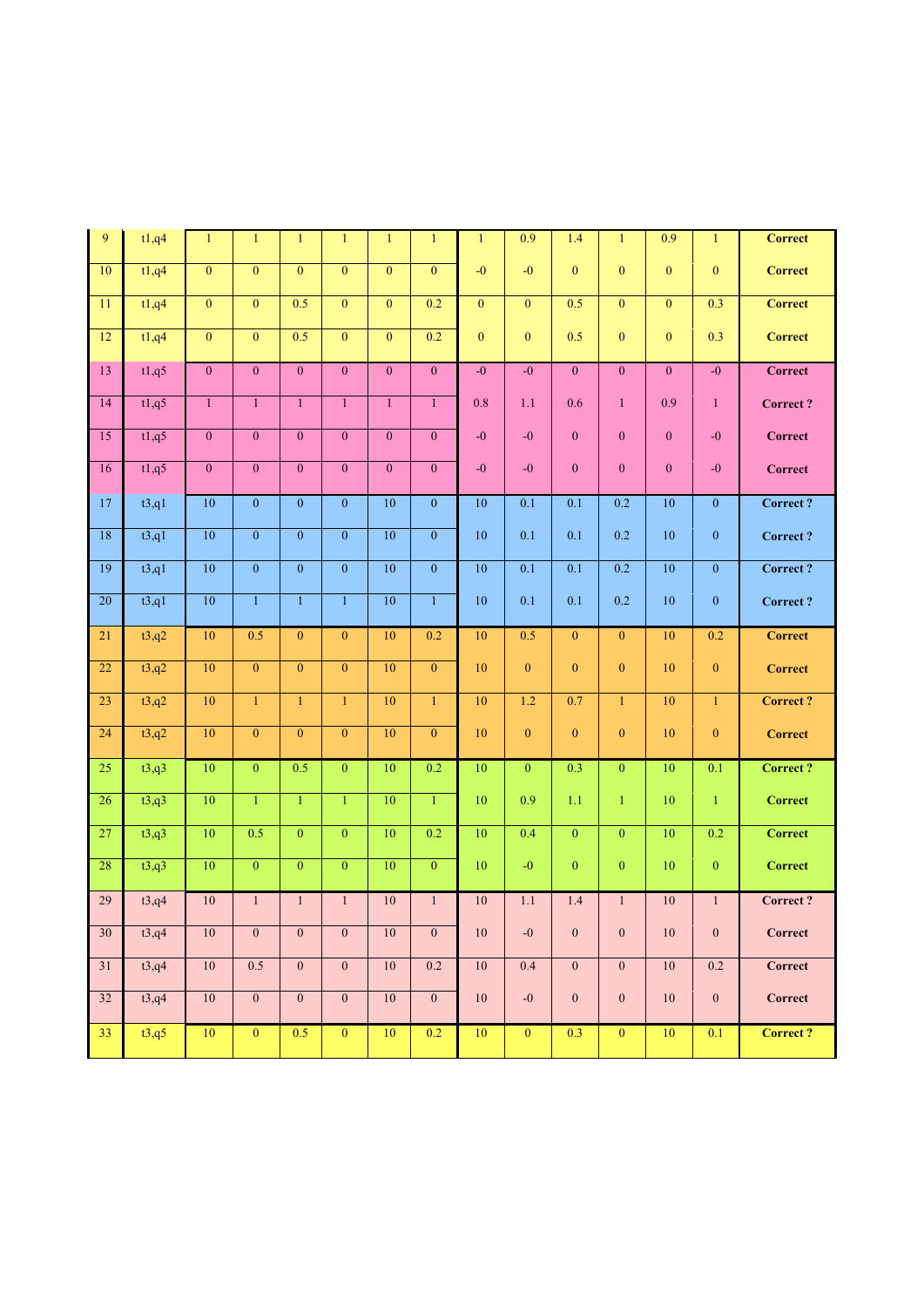| 34 | t3,q5 | 10 |   |  | 10 |   | 10 | 1.1  | 1.4 |   | 10 | <b>Correct?</b> |
|----|-------|----|---|--|----|---|----|------|-----|---|----|-----------------|
| 35 | t3,q5 | 10 | 0 |  | 10 | ν | 10 | $-0$ |     | 0 | 10 | <b>Correct</b>  |
| 36 | t3,q5 | 10 | 0 |  | 10 |   | 10 | $-0$ |     | 0 | 10 | <b>Correct</b>  |

According to the table presented above (Table 2) the BPN network Architecture #1 truly learned 27 out of a total of 28 input/output models, hence a percentage of 27/28 = 94.43%, which is comparable with the correlation factor percentage during its training, which is 95.28%. In addition, from table 2 one can derive that the BPN network Architecture #1 estimates correctly almost 8 of the 8 output values.

 **BPN network Architecture #2**: The BPN network architecture #2 is described below along with the output neurons and their respective transfer functions.

| Nodes                                                       | Out 1   | Out 2   | Out 3   | Out 4   | Out 5   | Out 6   |
|-------------------------------------------------------------|---------|---------|---------|---------|---------|---------|
| <b>Transfer Functions</b><br>J <sub>h</sub><br>$J_{\theta}$ | Sigmoid | Sigmoid | Sigmoid | Sigmoid | Sigmoid | Sigmoid |

For the construction of the network several kinds of transformations of the input and output variables were used. Several categories of continuous transformations are functions with type *Linear*, *Inverse, Rlogical (Reverse Logical), Τanh*, και *Log*. The respective formats of those transformations are presented below:

(Tmin Tmax Method Imin Imax)

Tmin and Tmax stand for minimum and maximum transformed values, Method determines the way that data are mapped in the range of the transformation, while Imin and Imax stand for minimum and maximum variables when using unprocessed data.

The following holds about Rl*ogical* transformation:

$$
y = \begin{cases} T_{\text{max}} & \text{if } x \le \frac{I_{\text{min}} + I_{\text{max}}}{2} \\ T_{\text{min}} & \text{otherwise} \end{cases}
$$
 (2)

The performance of the BPN network Architecture #2 is evaluated by comparing the results of the trained neural network for all of the input/output data, using the recall phase. Table 3 presents the real values of the 36 input/output data, the corresponding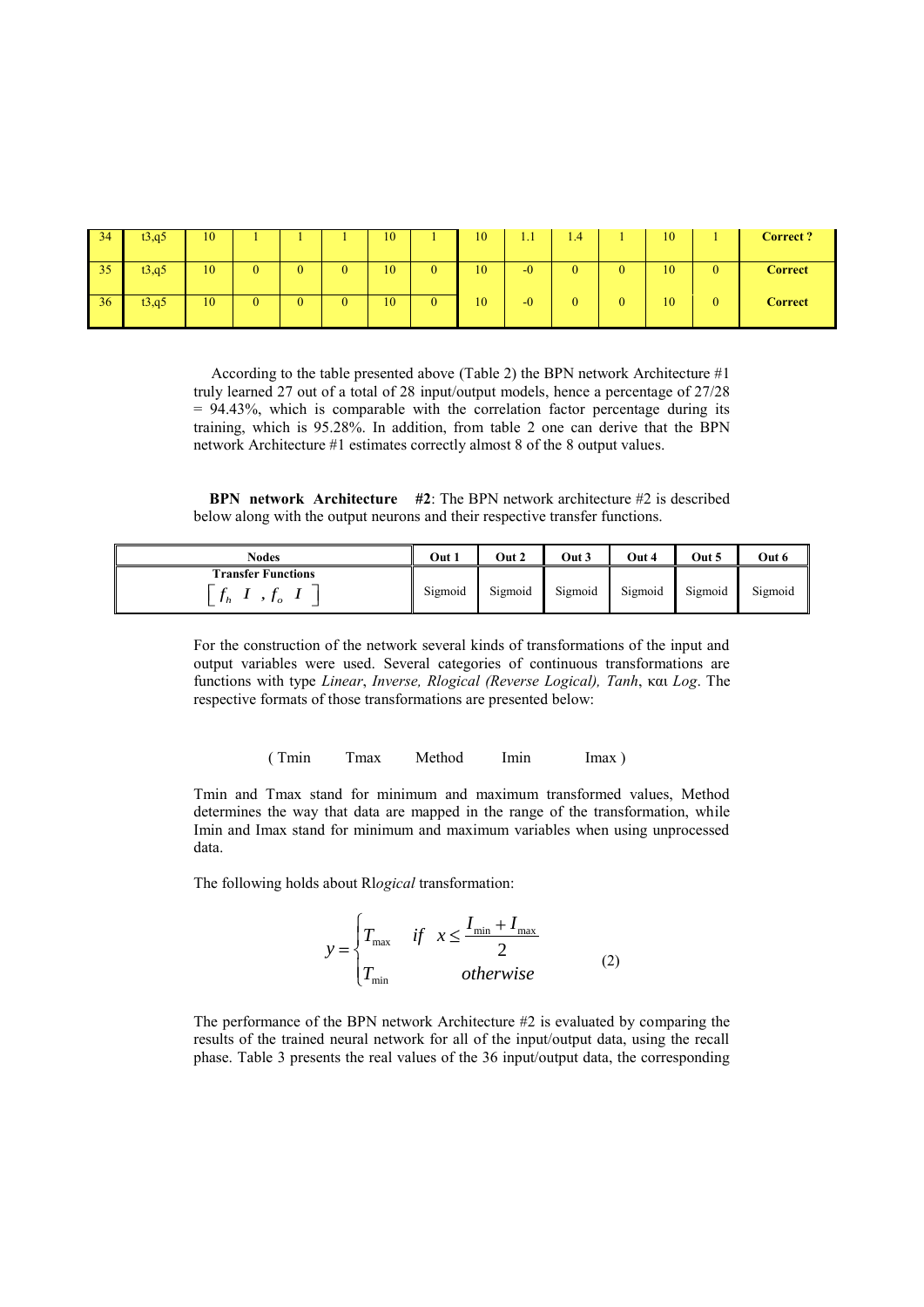values of the BPN#2 neural network and the corresponding indication of the correct or wrong answer (estimation) of the BPN#1 neural network (considering that the real input value 10 and the real output values 9 and 10 correspond to initial values -1):

|                         | Test#,<br>Questio<br>n# |                         | <b>THERE</b> $\theta$ , <b>Department in the concentration</b> |                         | <b>Real Output Values</b> |                         |                         | $(mean + max rows) - long to select Questions$ | <b>BPN#2</b>                         |                           |                         |                         |                           |                                          |  |
|-------------------------|-------------------------|-------------------------|----------------------------------------------------------------|-------------------------|---------------------------|-------------------------|-------------------------|------------------------------------------------|--------------------------------------|---------------------------|-------------------------|-------------------------|---------------------------|------------------------------------------|--|
|                         |                         | Y1                      | $\mathbf{Y2}$                                                  | $\mathbf{Y3}$           | $\mathbf{Y}$ 4            | Y5                      | <b>Y6</b>               | Y1                                             | $\mathbf{Y2}$                        | $\mathbf{Y3}$             | Y <sub>4</sub>          | Y5                      | Y6                        | <b>Correct or</b><br>Wrong<br>Indication |  |
| $\mathbf{1}$            | t1,q2                   | $\overline{\mathbf{0}}$ | 10                                                             | 10                      | $\bf{0}$                  | $\overline{10}$         | $\overline{\mathbf{0}}$ | $\overline{\mathbf{0}}$                        | 9.4                                  | 9.1                       | $\overline{\mathbf{0}}$ | $\overline{10}$         | $\overline{\mathbf{0}}$   | <b>Correct</b>                           |  |
| $\overline{2}$          | t1,q2                   | $\mathbf{1}$            | 10                                                             | 10                      | $\mathbf 1$               | 10                      | $\mathbf{1}$            | 1.5                                            | 9.9                                  | $\boldsymbol{9}$          | $\mathbf{1}$            | 10                      | 0.9                       | <b>Correct?</b>                          |  |
| $\overline{\mathbf{3}}$ | t1,q2                   | $\pmb{0}$               | 10                                                             | 10                      | $\bf{0}$                  | 10                      | $\pmb{0}$               | $\bf{0}$                                       | 9.4                                  | 9.1                       | $\bf{0}$                | 10                      | $\pmb{0}$                 | <b>Correct</b>                           |  |
| $\overline{\mathbf{4}}$ | t1,q2                   | 0.3                     | 10                                                             | 10                      | 0.3                       | 10                      | 0.3                     | 0.2                                            | 9.9                                  | 9.1                       | 0.3                     | 10                      | 0.3                       | <b>Correct</b>                           |  |
| $\overline{\mathbf{5}}$ | t1,q3                   | $\overline{\mathbf{0}}$ | $\bf{0}$                                                       | $\mathbf{0}$            | $\bf{0}$                  | $\overline{\mathbf{0}}$ | $\overline{\mathbf{0}}$ | $\overline{\mathbf{0}}$                        | $\bf{0}$                             | 0.1                       | $-0$                    | $\pmb{0}$               | $\bf{0}$                  | <b>Correct</b>                           |  |
| $\overline{6}$          | t1,q3                   | $\overline{\mathbf{0}}$ | $\overline{\mathbf{0}}$                                        | 0.5                     | $\overline{\mathbf{0}}$   | $\overline{\mathbf{0}}$ | 0.2                     | $\overline{\mathbf{0}}$                        | $\overline{\mathbf{0}}$              | 0.1                       | $\overline{-0}$         | $\overline{\mathbf{0}}$ | $\overline{\mathbf{0}}$   | <b>Wrong</b>                             |  |
| $\overline{7}$          | t1,q3                   | $\overline{\mathbf{0}}$ | $\overline{\mathbf{0}}$                                        | $\overline{\mathbf{0}}$ | $\overline{\mathbf{0}}$   | $\overline{\mathbf{0}}$ | $\overline{\mathbf{0}}$ | $\overline{\mathbf{0}}$                        | $\overline{\mathbf{0}}$              | $\overline{\mathbf{0.1}}$ | $-0$                    | $\overline{\mathbf{0}}$ | $\overline{\mathbf{0}}$   | <b>Correct</b>                           |  |
| $\overline{\mathbf{8}}$ | t1,q3                   | $\mathbf{1}$            | $\overline{1}$                                                 | $\mathbf{1}$            | $\mathbf{1}$              | $\mathbf{1}$            | $\overline{1}$          | 0.9                                            | $\mathbf{1}$                         | 1.4                       | $\mathbf{1}$            | $\mathbf{1}$            | $\mathbf{1}$              | <b>Wrong</b>                             |  |
| 9 <sup>°</sup>          | t1,q4                   | $\overline{1}$          | $\overline{1}$                                                 | $\mathbf{1}$            | $\mathbf{1}$              | $\overline{1}$          | $\overline{1}$          | 0.9                                            | $\overline{1}$                       | $1.4\,$                   | $\mathbf{1}$            | $\overline{1}$          | $\overline{1}$            | <b>Wrong</b>                             |  |
| 10                      | t1,q4                   | $\overline{\mathbf{0}}$ | $\overline{\mathbf{0}}$                                        | $\overline{\mathbf{0}}$ | $\overline{\mathbf{0}}$   | $\overline{\mathbf{0}}$ | $\overline{\mathbf{0}}$ | $\bf{0}$                                       | $\pmb{0}$                            | 0.1                       | $-0$                    | $\pmb{0}$               | $\pmb{0}$                 | <b>Correct</b>                           |  |
| $\overline{11}$         | t1,q4                   | $\overline{\mathbf{0}}$ | $\overline{\mathbf{0}}$                                        | 0.5                     | $\overline{\mathbf{0}}$   | $\overline{\mathbf{0}}$ | 0.2                     | $\mathbf{0}$                                   | $\pmb{0}$                            | 0.5                       | $-0$                    | $\mathbf{0}$            | 0.2                       | <b>Correct</b>                           |  |
| 12                      | t1,q4                   | $\overline{\mathbf{0}}$ | $\overline{\mathbf{0}}$                                        | 0.5                     | $\overline{\mathbf{0}}$   | $\overline{\mathbf{0}}$ | 0.2                     | $\overline{\mathbf{0}}$                        | $\overline{\mathbf{0}}$              | 0.5                       | $\overline{-0}$         | $\overline{\mathbf{0}}$ | $\overline{\mathbf{0.2}}$ | <b>Correct</b>                           |  |
| 13                      | t1,q5                   | $\overline{\mathbf{0}}$ | $\overline{\mathbf{0}}$                                        | $\overline{\mathbf{0}}$ | $\overline{\mathbf{0}}$   | $\overline{\mathbf{0}}$ | $\overline{\mathbf{0}}$ | $\overline{\mathbf{0}}$                        | $\mathbf{0}$                         | $\mathbf{0}$              | $-0$                    | $\overline{\mathbf{0}}$ | $\mathbf{0}$              | <b>Correct</b>                           |  |
| 14                      | t1,q5                   | $\mathbf{1}$            | $\mathbf{1}$                                                   | $\mathbf{1}$            | $\mathbf{1}$              | $\mathbf{1}$            | $\mathbf{1}$            | 1.1                                            | $\mathbf{1}$                         | 0.6                       | $\mathbf{1}$            | 1.1                     | $\mathbf{1}$              | <b>Wrong</b>                             |  |
| 15                      | t1,q5                   | $\overline{\mathbf{0}}$ | $\overline{\mathbf{0}}$                                        | $\overline{\mathbf{0}}$ | $\overline{\mathbf{0}}$   | $\bf{0}$                | $\bf{0}$                | $\overline{\mathbf{0}}$                        | $\bf{0}$                             | $\bf{0}$                  | $-0$                    | $\bf{0}$                | $\pmb{0}$                 | Correct                                  |  |
| 16                      | t1,q5                   | $\overline{\mathbf{0}}$ | $\overline{\mathbf{0}}$                                        | $\boldsymbol{0}$        | $\overline{\mathbf{0}}$   | $\overline{\mathbf{0}}$ | $\overline{\mathbf{0}}$ | $\bf{0}$                                       | $\pmb{0}$                            | $\pmb{0}$                 | $-0$                    | $\pmb{0}$               | $\pmb{0}$                 | <b>Correct</b>                           |  |
| 17                      | t3,q1                   | 10                      | $\pmb{0}$                                                      | $\overline{\mathbf{0}}$ | $\overline{\mathbf{0}}$   | 10                      | $\bf{0}$                | 9.7                                            | 0.1                                  | 0.1                       | $\bf{0}$                | 10                      | $\pmb{0}$                 | <b>Correct?</b>                          |  |
| $\overline{18}$         | t3,q1                   | $\overline{10}$         | $\overline{\mathbf{0}}$                                        | $\bf{0}$                | $\overline{\mathbf{0}}$   | 10                      | $\bf{0}$                | 9.7                                            | $\overline{\overline{\mathbf{0.1}}}$ | 0.1                       | $\bf{0}$                | 10                      | $\pmb{0}$                 | Correct?                                 |  |
| 19                      | t3,q1                   | 10                      | $\overline{\mathbf{0}}$                                        | $\overline{\mathbf{0}}$ | $\overline{\mathbf{0}}$   | 10                      | $\pmb{0}$               | 9.7                                            | 0.1                                  | 0.1                       | $\pmb{0}$               | 10                      | $\pmb{0}$                 | <b>Correct</b>                           |  |

| Table 3. BPN network Architecture #2 - (Recall Phase Results) - Single Select Questions |  |  |
|-----------------------------------------------------------------------------------------|--|--|
|-----------------------------------------------------------------------------------------|--|--|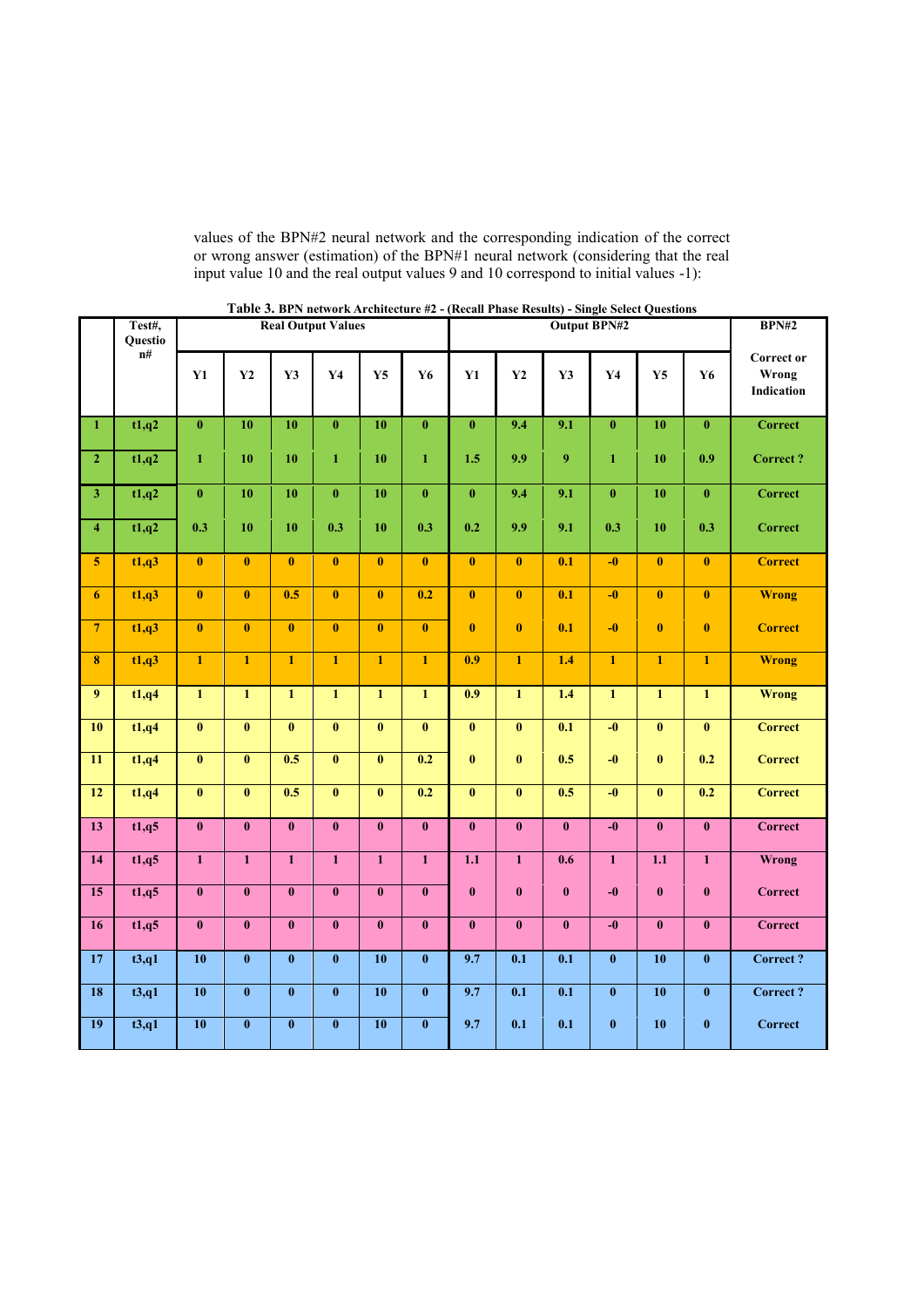| $\overline{20}$ | t3,q1  | 10 | $\mathbf{1}$            | $\mathbf{1}$            | $\mathbf{1}$            | 10     | $\mathbf{1}$            | 9.7 | 0.1                       | 0.1                         | $\bf{0}$                | 10   | $\bf{0}$     | <b>Correct</b>  |
|-----------------|--------|----|-------------------------|-------------------------|-------------------------|--------|-------------------------|-----|---------------------------|-----------------------------|-------------------------|------|--------------|-----------------|
| 21              | t3,q2  | 10 | 0.5                     | $\bf{0}$                | $\bf{0}$                | 10     | 0.2                     | 9.7 | 0.5                       | 0.2                         | 0.1                     | 10   | $\bf{0}$     | <b>Wrong</b>    |
| 22              | t3,q2  | 10 | $\overline{\mathbf{0}}$ | $\bf{0}$                | $\overline{\mathbf{0}}$ | 10     | $\overline{\mathbf{0}}$ | 9.7 | $\overline{\mathbf{0.1}}$ | $\overline{\mathbf{0.1}}$   | $\pmb{0}$               | 10   | $\bf{0}$     | <b>Correct</b>  |
| $\overline{23}$ | t3,q2  | 10 | $\mathbf{1}$            | $\mathbf{1}$            | $\mathbf{1}$            | $10$   | $\mathbf{1}$            | 10  | 9.4                       | 2.6                         | $\mathbf{1}$            | 10   | $\mathbf{1}$ | <b>Wrong</b>    |
| 24              | t3,q2  | 10 | $\bf{0}$                | $\bf{0}$                | $\overline{\mathbf{0}}$ | 10     | $\pmb{0}$               | 9.7 | 0.1                       | 0.1                         | $\bf{0}$                | 10   | $\bf{0}$     | <b>Correct</b>  |
| 25              | t3,q3  | 10 | $\mathbf{0}$            | 0.5                     | $\overline{\mathbf{0}}$ | 10     | 0.2                     | 9.1 | 0.4                       | 0.8                         | $\bf{0}$                | 10   | 0.4          | <b>Wrong</b>    |
| 26              | t3,q3  | 10 | $\overline{1}$          | $\overline{1}$          | $\overline{1}$          | 10     | $\overline{1}$          | 10  | 9.4                       | 2.4                         | $\mathbf{1}$            | 10   | $\mathbf{1}$ | Wrong           |
| $\overline{27}$ | t3,q3  | 10 | 0.5                     | $\overline{\mathbf{0}}$ | $\overline{\mathbf{0}}$ | 10     | 0.2                     | 9.3 | 0.6                       | 0.2                         | 0.1                     | 10   | 0.1          | <b>Correct?</b> |
| 28              | t3,q3  | 10 | $\overline{\mathbf{0}}$ | $\overline{\mathbf{0}}$ | $\overline{\mathbf{0}}$ | 10     | $\overline{\mathbf{0}}$ | 9.2 | $\overline{\mathbf{0.1}}$ | $\overline{\overline{0.1}}$ | $\pmb{0}$               | 10   | $\mathbf{0}$ | <b>Correct</b>  |
| 29              | t3,q4  | 10 | $\mathbf{1}$            | $\mathbf{1}$            | $\mathbf 1$             | 10     | $\mathbf{1}$            | 10  | 9.4                       | 2.4                         | $\mathbf{1}$            | 10   | $\mathbf{1}$ | Wrong           |
| 30              | t3, q4 | 10 | $\overline{\mathbf{0}}$ | $\bf{0}$                | $\overline{\mathbf{0}}$ | $10$   | $\overline{\mathbf{0}}$ | 9.2 | $\overline{\mathbf{0.1}}$ | $\overline{\mathbf{0.1}}$   | $\pmb{0}$               | $10$ | $\bf{0}$     | <b>Correct</b>  |
| $\overline{31}$ | t3,q4  | 10 | 0.5                     | $\mathbf{0}$            | $\bf{0}$                | $10\,$ | 0.2                     | 9.3 | 0.6                       | 0.2                         | 0.1                     | 10   | 0.1          | <b>Correct?</b> |
| $\overline{32}$ | t3,q4  | 10 | $\bf{0}$                | $\bf{0}$                | $\bf{0}$                | 10     | $\mathbf{0}$            | 9.2 | 0.1                       | 0.1                         | $\pmb{0}$               | 10   | $\bf{0}$     | <b>Correct</b>  |
| 33              | t3,q5  | 10 | $\mathbf{0}$            | 0.5                     | $\pmb{0}$               | 10     | 0.2                     | 9.1 | 0.4                       | 0.8                         | $\bf{0}$                | 10   | 0.4          | <b>Wrong</b>    |
| 34              | t3,q5  | 10 | $\overline{1}$          | $\mathbf{1}$            | $\overline{1}$          | 10     | $\overline{1}$          | 10  | 9.4                       | 2.4                         | $\mathbf{1}$            | 10   | $\mathbf{1}$ | <b>Wrong</b>    |
| $\overline{35}$ | t3,q5  | 10 | $\overline{\mathbf{0}}$ | $\mathbf{0}$            | $\overline{\mathbf{0}}$ | 10     | $\overline{\mathbf{0}}$ | 9.2 | 0.1                       | 0.1                         | $\mathbf{0}$            | 10   | $\bf{0}$     | <b>Correct</b>  |
| 36              | t3,q5  | 10 | $\overline{\mathbf{0}}$ | $\mathbf{0}$            | $\overline{\mathbf{0}}$ | 10     | $\overline{\mathbf{0}}$ | 9.2 | 0.1                       | $\overline{\mathbf{0.1}}$   | $\overline{\mathbf{0}}$ | 10   | $\mathbf{0}$ | <b>Correct</b>  |

According to the table presented above the BPN network Architecture #2 truly learned 16 out of a total of 20 input/output models, hence a percentage of 16/20 = 80%, which is comparable to the correlation factor percentage during its training, which is 93.60%. In addition, from this table (Table 3) one can derive that the BPN network Architecture #2 estimates correctly almost 9 of the 16 output values, hence a percentage of 9/16=56.25%. The results of the assessment of BPN network Architecture #2 were not unexpected since in this architecture neurons in the hidden layer were not chosen.

**BPN network Architecture #3:** For the development of BPN network Architecture #3, the real values of the available output data were encoded in literals. The encoding used turns value 0 into literal zero, value -1 into literal N, value 0.1 into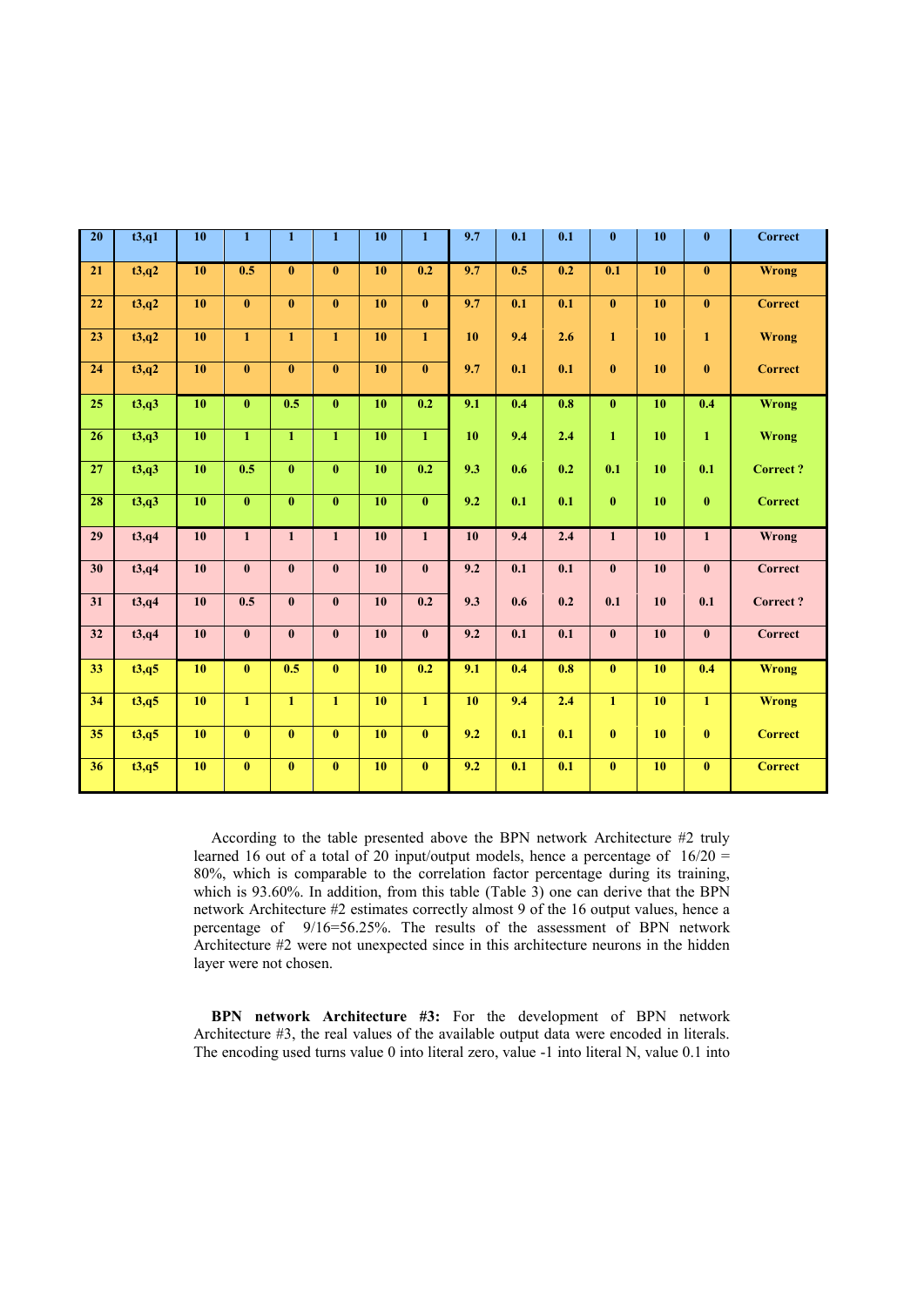literal one, value 0.3 into literal 3, value 0.5 into literal 5 as it appears in Table 4 below. Very often, the use of literal encoding in neural networks is being adopted in order to enhance the training of the neural network separating or classifying in different categories each output.

|                | Test#.   | <b>Input Variables</b><br><b>Output Variables</b> |                |                  |                |                |                |                |                |                |                |                |      |      |       |      |       |
|----------------|----------|---------------------------------------------------|----------------|------------------|----------------|----------------|----------------|----------------|----------------|----------------|----------------|----------------|------|------|-------|------|-------|
|                | Ouestion |                                                   |                |                  |                |                |                |                |                |                |                |                |      |      |       |      |       |
|                | #        | Aeval                                             | Arel           | Beval            | <b>Brel</b>    | Ceval          | Crel           | Deval          | Drel           | Eeval          | Erel           | Y1             | Y2   | Y3   | Y4    | Y5   | Y6    |
| $\overline{1}$ | t1,q2    | $\Omega$                                          | 4              | $-1$             | $\mathbf{0}$   | $\mathbf{I}$   | $\theta$       | $\overline{0}$ |                | $-1$           | $\mathbf{0}$   | zero           | N    | N    | zero  | N    | zero  |
| $\overline{2}$ | t1,q2    |                                                   | $\overline{4}$ | $-1$             | $\overline{0}$ | $-1$           | $\theta$       | $\mathbf{1}$   |                | $-1$           | $\mathbf{0}$   | one            | N    | N    | one   | N    | one   |
| $\overline{3}$ | t1,q2    | $\mathbf{0}$                                      | $\overline{4}$ | $-1$             | $\overline{0}$ | $-1$           | $\mathbf{0}$   | $\mathbf{0}$   |                | $\mathbf{-1}$  | $\mathbf{0}$   | zero           | N    | N    | zero  | N    | zero  |
| $\overline{4}$ | t1,q2    | 0.3                                               | $\overline{4}$ | $-1$             | $\overline{0}$ | $-1$           | $\Omega$       | 0.3            | $\overline{1}$ | $-1$           | $\overline{0}$ | three          | N    | N    | three | N    | three |
| 5              | t1.a3    | $\theta$                                          | $\mathbf{1}$   | $\theta$         | -1             | $\mathbf{0}$   | $\overline{4}$ | $\theta$       | -1             | $\theta$       | $\overline{2}$ | zero           | zero | zero | zero  | zero | zero  |
| 6              | t1.a3    | $\theta$                                          |                | $\theta$         |                | $\theta$       | $\overline{4}$ | $\theta$       |                | $\theta$       | $\overline{2}$ | zero           | zero | five | zero  | zero | two   |
| $\overline{7}$ | t1,q3    | $\overline{0}$                                    | $\mathbf{1}$   | $\mathbf{0}$     | $\overline{1}$ | $\mathbf{0}$   | $\overline{4}$ | $\overline{0}$ |                | $\overline{0}$ | $\overline{2}$ | zero           | zero | zero | zero  | zero | zero  |
| 8              | t1.a3    |                                                   |                |                  |                |                | $\overline{4}$ |                |                |                | $\overline{2}$ | one            | one  | one  | one   | one  | one   |
| 9              | t1,q4    |                                                   |                |                  | $\mathbf{1}$   | $\mathbf{1}$   | 4              | $\mathbf{1}$   |                |                | $\overline{2}$ | one            | one  | one  | one   | one  | one   |
| 10             | t1,q4    | $\theta$                                          |                | $\mathbf{0}$     |                | $\theta$       | 4              | $\theta$       |                | $\mathbf{0}$   | $\overline{2}$ | zero           | zero | zero | zero  | zero | zero  |
| 11             | t1,q4    | $\theta$                                          |                | $\theta$         |                | 0.5            | $\overline{4}$ | $\theta$       |                | $\theta$       | $\overline{2}$ | zero           | zero | five | zero  | zero | two   |
| 12             | t1,q4    | $\theta$                                          |                | $\theta$         |                | 0.5            | $\overline{4}$ | $\theta$       |                | $\theta$       | $\overline{2}$ | zero           | zero | five | zero  | zero | two   |
| 13             | t1,q5    | $\Omega$                                          | $\overline{4}$ | $\theta$         |                | $\theta$       | $\overline{4}$ | $\Omega$       |                | $\Omega$       | $\overline{2}$ | zero           | zero | zero | zero  | zero | zero  |
| 14             | t1,q5    |                                                   | $\overline{4}$ |                  |                | $\overline{1}$ | $\overline{4}$ | $\mathbf{1}$   |                |                | $\overline{2}$ | one            | one  | one  | one   | one  | one   |
| 15             | t1,q5    | $\Omega$                                          | $\overline{4}$ | $\theta$         |                | $\theta$       | $\overline{4}$ | $\theta$       |                | $\theta$       | $\overline{2}$ | zero           | zero | zero | zero  | zero | zero  |
| 16             | t1,q5    | $\theta$                                          | $\overline{4}$ | $\mathbf{0}$     |                | $\mathbf{0}$   | $\overline{4}$ | $\theta$       |                | $\mathbf{0}$   | $\overline{2}$ | zero           | zero | zero | zero  | zero | zero  |
| 17             | t3,q1    | $-1$                                              | $\mathbf{0}$   | $\mathbf{0}$     |                | $\mathbf{0}$   | $\overline{4}$ | $\theta$       | $\overline{2}$ | $-1$           | $\mathbf{0}$   | N              | zero | zero | zero  | N    | zero  |
| 18             | t3,q1    | $-1$                                              | $\mathbf{0}$   | $\mathbf{0}$     |                | $\theta$       | $\overline{4}$ | $\theta$       | $\overline{2}$ | $-1$           | $\mathbf{0}$   | N              | zero | zero | zero  | N    | zero  |
| 19             | t3,q1    | $-1$                                              | $\theta$       | $\theta$         |                | $\theta$       | $\overline{4}$ | $\theta$       | $\overline{2}$ | $-1$           | $\Omega$       | N              | zero | zero | zero  | N    | zero  |
| 20             | t3,q1    | $-1$                                              | $\overline{0}$ | $\boldsymbol{0}$ |                | $\mathbf{0}$   | $\overline{4}$ | $\overline{0}$ | $\overline{2}$ | $-1$           | $\mathbf{0}$   | $\overline{N}$ | one  | one  | one   | N    | one   |
| 21             | t3,q2    | $-1$                                              | $\mathbf{0}$   | 0.5              | $\overline{2}$ | $\theta$       | 4              | $\Omega$       | $\overline{2}$ | $-1$           | $\mathbf{0}$   | N              | five | zero | zero  | N    | two   |
| 22             | t3,q2    | $-1$                                              | $\Omega$       | $\theta$         | $\overline{2}$ | $\theta$       | $\overline{4}$ | $\Omega$       | $\overline{2}$ | $-1$           | $\theta$       | N              | zero | zero | zero  | N    | zero  |
| 23             | t3,q2    | $-1$                                              | $\mathbf{0}$   |                  | $\overline{2}$ | 1              | $\overline{4}$ | $\mathbf{1}$   | $\overline{2}$ | $-1$           | $\mathbf{0}$   | N              | one  | one  | one   | N    | one   |
| 24             | t3,q2    | $-1$                                              | $\theta$       | $\mathbf{0}$     | $\overline{2}$ | $\theta$       | $\overline{4}$ | $\Omega$       | $\overline{2}$ | $-1$           | $\mathbf{0}$   | N              | zero | zero | zero  | N    | zero  |
| 25             | t3,q3    | $-1$                                              | $\Omega$       | $\mathbf{0}$     | $\overline{4}$ | 0.5            | $\overline{2}$ | $\Omega$       | -1             | $-1$           | $\mathbf{0}$   | N              | zero | five | zero  | N    | two   |
| 26             | t3,q3    | $-1$                                              | $\theta$       |                  | $\overline{4}$ |                | $\overline{4}$ |                |                | $-1$           | $\Omega$       | N              | one  | one  | one   | N    | one   |
| 27             | t3,q3    | $-1$                                              | $\mathbf{0}$   | 0.5              | $\overline{4}$ | $\mathbf{0}$   | $\overline{2}$ | $\mathbf{0}$   |                | $-1$           | $\overline{0}$ | N              | five | zero | zero  | N    | two   |
| 28             | t3,q3    | $-1$                                              | $\theta$       | $\theta$         | $\overline{4}$ | $\theta$       | $\overline{2}$ | $\Omega$       |                | $-1$           | $\theta$       | N              | zero | zero | zero  | N    | zero  |
| 29             | t3,q4    | $-1$                                              | $\Omega$       | $\mathbf{1}$     | $\overline{4}$ | $\mathbf{1}$   | $\overline{2}$ | $\mathbf{1}$   | $\mathbf{1}$   | $-1$           | $\Omega$       | N              | one  | one  | one   | N    | one   |
| 30             | t3,q4    | $-1$                                              | $\mathbf{0}$   | $\mathbf{0}$     | $\overline{4}$ | $\theta$       | $\overline{2}$ | $\mathbf{0}$   |                | $-1$           | $\mathbf{0}$   | N              | zero | zero | zero  | N    | zero  |
| 31             | t3,q4    | $-1$                                              | $\mathbf{0}$   | 0.5              | $\overline{4}$ | $\theta$       | $\overline{2}$ | $\Omega$       |                | $-1$           | $\mathbf{0}$   | N              | five | zero | zero  | N    | two   |
| 32             | t3,q4    | $-1$                                              | $\Omega$       | $\theta$         | $\overline{4}$ | $\theta$       | 2              | $\theta$       |                | $-1$           | $\mathbf{0}$   | N              | zero | zero | zero  | N    | zero  |
| 33             | t3,q5    | $-1$                                              | $\theta$       | $\theta$         | $\overline{4}$ | 0.5            | $\overline{2}$ | $\theta$       |                | $-1$           | $\mathbf{0}$   | N              | zero | five | zero  | N    | two   |
| 34             | t3,q5    | $-1$                                              | $\mathbf{0}$   |                  | $\overline{4}$ | 1              | $\overline{2}$ | $\mathbf{1}$   |                | $-1$           | $\mathbf{0}$   | N              | one  | one  | one   | N    | one   |
| 35             | t3,q5    | $-1$                                              | $\theta$       | $\theta$         | $\overline{4}$ | $\theta$       | $\overline{2}$ | $\theta$       |                | $-1$           | $\overline{0}$ | N              | zero | zero | zero  | N    | zero  |
| 36             | t3,q5    | $-1$                                              | $\Omega$       | $\theta$         | $\overline{4}$ | $\theta$       | $\overline{2}$ | $\theta$       |                | $-1$           | $\Omega$       | N              | zero | zero | zero  | N    | zero  |

### **Table 4:** Inputs / Outputs of Single Select Questions

For the construction of the network, transformations  $T_{in}$  and  $T_o$  of the output and input variables were used. Several categories of continuous transformations are functions with type *Linear*, *Inverse, Tanh*, *Log, Logical, Islit* (*Is literal*) and *Fzraw*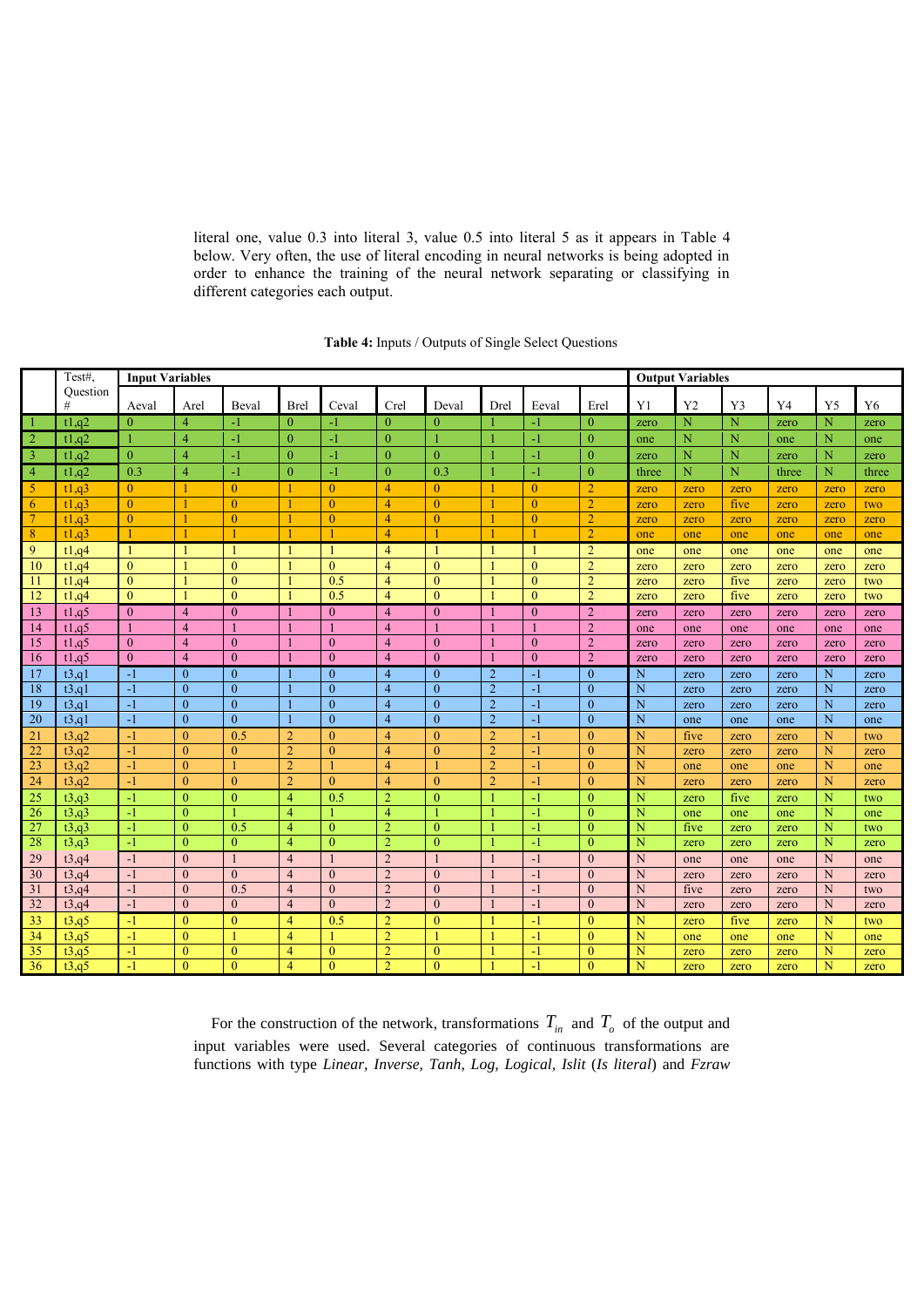*(Fuzzy center on raw data)*. The respective formats of those transformations are presented in the table below:

**Table 5.** Kinds of transformations

| Continuous         | $T_{\text{min}}$ | $T_{\text{max}}$ | Method              | lmın    | <i>lmax</i> |
|--------------------|------------------|------------------|---------------------|---------|-------------|
| Islit (Is literal) | Tmin             | Tmax             | Literal<br>(String) |         |             |
| Fuzzy              | $T_{\text{min}}$ | $T$ max          | Fleft               | Fcenter | Fright      |

Tmin and Tmax stand for minimum and maximum transformed values, Method determines the way that data are mapped in the range of the transformation, while Imin and Imax stand for minimum and maximum variables when using unprocessed data. Transformation Islit gives value Tmax if String appears in data while it gives value Tmin if not. Fleft, Fcenter and Fright are respectively the left, center and right fuzzy sets that are presented in the figure below.



**Figure 1:** Fuzzy transformations

The developed BPN neural network used the first 28 of the 36 available data from Table 4 for its training and the remaining 8 were used for its evaluation trials. Its training was based on the maximization of the correlation with the adaptive gradientdescent technique and its final architecture is of this pattern: 26-2-22/0.9622. This pattern means that the final trained neural network comprises 26 neurons in the input (added inputs due to the modifications), 2 neurons in the hidden layer and 22 neurons in the output (added outputs due to the modifications) with a correlation factor of 0.9622.

The performance of the BPN network Architecture #3 is evaluated by comparing the results of the trained neural network for all of the input/output data, using the recall phase. Table 4 presents the real values of the 36 input/output data, the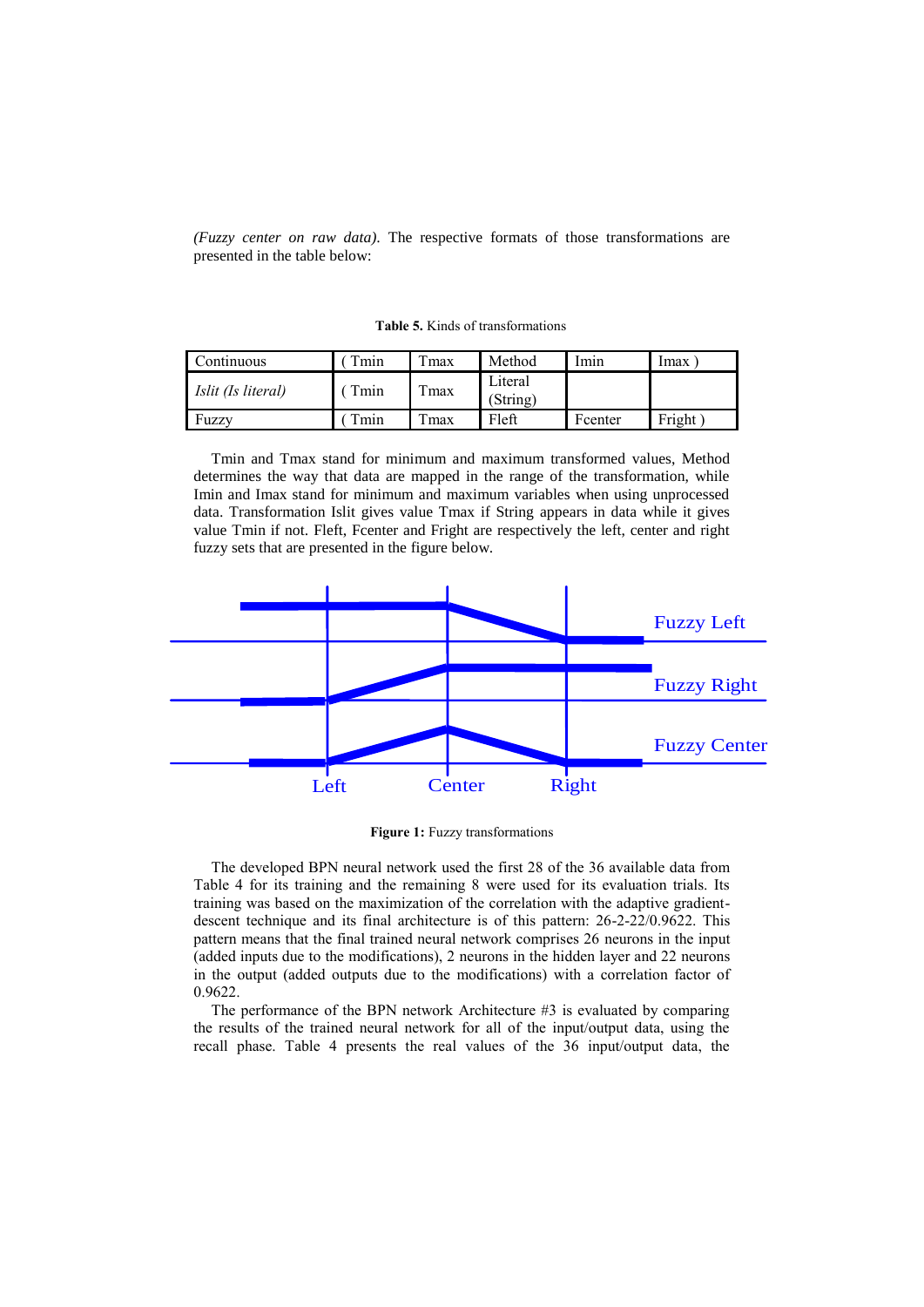|                | <b>Real Output Values</b><br><b>BPN#3 Output Values</b> |                    |                     |                    |       |      |       |             |             |                            |       |                            |       |                        |
|----------------|---------------------------------------------------------|--------------------|---------------------|--------------------|-------|------|-------|-------------|-------------|----------------------------|-------|----------------------------|-------|------------------------|
|                |                                                         |                    |                     |                    |       |      |       |             |             |                            |       |                            |       | <b>BPN#3</b>           |
|                | Test#.                                                  |                    |                     | (verbally encoded) |       |      |       |             |             | (verbally encoded)         |       |                            |       | Correct                |
|                |                                                         | Y1                 | Y<br>$\overline{2}$ | $\mathbf{V}3$      | Y4    | Y5   | Y6    | Y1          | Y2          | Y3                         | Y4    | Y5                         | Y6    | or Wrong<br>Indication |
| 1              | t1,q2                                                   | zero               | N                   | N                  | zero  | N    | zero  | zero        | $\mathbf n$ | n                          | zero  | n                          | zero  | Correct                |
| $\overline{2}$ | t1,q2                                                   | one                | N                   | N                  | one   | N    | one   | one         | $\mathbf n$ | $\mathbf n$                | one   | $\mathbf n$                | one   | Correct                |
| 3              | t1,q2                                                   | zero               | N                   | N                  | zero  | N    | zero  | zero        | $\mathbf n$ |                            | zero  |                            | zero  | Correct                |
| 4              | t1,q2                                                   | three              | N                   | N                  | three | N    | three | three       | $\mathbf n$ | $\mathbf n$<br>$\mathbf n$ | three | $\mathbf n$<br>$\mathbf n$ | three | Correct                |
| 5              | t1,q3                                                   | zero               |                     |                    | zero  | zero |       | zero        | zero        |                            |       | zero                       |       | Correct                |
| 6              | t1,q3                                                   |                    | zero<br>zero        | zero<br>five       | zero  |      | zero  |             |             | zero                       | zero  |                            | zero  | Correct                |
| $\overline{7}$ | t1,q3                                                   | zero               |                     |                    |       | zero | two   | zero        | zero        | zero                       | zero  | zero                       | zero  |                        |
| 8              | t1,q3                                                   | zero               | zero                | zero               | zero  | zero | zero  | zero        | zero        | zero                       | zero  | zero                       | zero  | Correct                |
| 9              | t1,q4                                                   | one                | one                 | one                | one   | one  | one   | one         | one         | one                        | one   | one                        | one   | <b>Correct</b>         |
|                |                                                         | one                | one                 | one                | one   | one  | one   | one         | one         | one                        | one   | one                        | one   | Correct                |
| 10             | t1,q4                                                   | zero               | zero                | zero               | zero  | zero | zero  | zero        | zero        | zero                       | zero  | zero                       | zero  | Correct                |
| 11             | t1,q4                                                   | zero               | zero                | five               | zero  | zero | two   | zero        | zero        | five                       | zero  | zero                       | two   | Correct                |
| 12             | t1,q4                                                   | zero               | zero                | five               | zero  | zero | two   | zero        | zero        | five                       | zero  | zero                       | two   | Correct                |
| 13             | t1,q5                                                   | zero               | zero                | zero               | zero  | zero | zero  | zero        | zero        | zero                       | zero  | zero                       | zero  | Correct                |
| 14             | t1,q5                                                   | one                | one                 | one                | one   | one  | one   | one         | one         | one                        | one   | one                        | one   | Correct                |
| 15             | t1,q5                                                   | zero               | zero                | zero               | zero  | zero | zero  | zero        | zero        | zero                       | zero  | zero                       | zero  | <b>Correct</b>         |
| 16             | t1,q5                                                   | zero               | zero                | zero               | zero  | zero | zero  | zero        | zero        | zero                       | zero  | zero                       | zero  | Correct                |
| 17             | t3,q1                                                   | N                  | zero                | zero               | zero  | N    | zero  | $\mathbf n$ | zero        | zero                       | zero  | $\mathbf n$                | zero  | Correct                |
| 18             | t3,q1                                                   | N                  | zero                | zero               | zero  | N    | zero  | $\mathbf n$ | zero        | zero                       | zero  | $\mathbf n$                | zero  | Correct                |
| 19             | t3,q1                                                   | N                  | zero                | zero               | zero  | N    | zero  | $\mathbf n$ | zero        | zero                       | zero  | $\mathbf n$                | zero  | Correct                |
| 20             | t3,q1                                                   | $\overline{N}$     | one                 | one                | one   | N    | one   | $\mathbf n$ | zero        | zero                       | zero  | $\mathbf n$                | zero  | Wrong                  |
| 21             | t3,q2                                                   | N                  | five                | zero               | zero  | N    | two   | $\mathbf n$ | five        | zero                       | zero  | $\mathbf n$                | two   | Correct                |
| 22             | t3,q2                                                   | N                  | zero                | zero               | zero  | N    | zero  | $\mathbf n$ | zero        | zero                       | zero  | $\mathbf n$                | zero  | Correct                |
| 23             | t3,q2                                                   | N                  | one                 | one                | one   | N    | one   | $\mathbf n$ | one         | one                        | one   | $\mathbf n$                | one   | Correct                |
| 24             | t3,q2                                                   | N                  | zero                | zero               | zero  | N    | zero  | $\mathbf n$ | zero        | zero                       | zero  | $\mathbf n$                | zero  | Correct                |
| 25             | t3,q3                                                   | N                  | zero                | five               | zero  | N    | two   | $\mathbf n$ | zero        | five                       | zero  | $\mathbf n$                | two   | Correct                |
| 26             | t3,q3                                                   | N                  | one                 | one                | one   | N    | one   | $\mathbf n$ | one         | one                        | one   | $\mathbf n$                | one   | Correct                |
| 27             | t3,q3                                                   | $\overline{N}$     | five                | zero               | zero  | N    | two   | $\mathbf n$ | five        | zero                       | zero  | $\mathbf n$                | two   | Correct                |
| 28             | $\overline{t}$ 3,q3                                     | N                  | zero                | zero               | zero  | N    | zero  | $\mathbf n$ | zero        | zero                       | zero  | $\mathbf n$                | zero  | Correct                |
| 29             | t3,q4                                                   | N                  | one                 | one                | one   | N    | one   | $\mathbf n$ | one         | one                        | one   | $\mathbf n$                | one   | Correct                |
| 30             | t3,q4                                                   | N                  | zero                | zero               | zero  | N    | zero  | $\mathbf n$ | zero        | zero                       | zero  | $\mathbf n$                | zero  | <b>Correct</b>         |
| 31             | t3,q4                                                   | N                  | five                | zero               | zero  | N    | two   | $\mathbf n$ | five        | zero                       | zero  | $\mathbf n$                | two   | Correct                |
| 32             | t3,q4                                                   | $\overline{\rm N}$ | zero                | zero               | zero  | N    | zero  | $\mathbf n$ | zero        | zero                       | zero  | $\mathbf n$                | zero  | Correct                |
| 33             | t3,q5                                                   | N                  | zero                | five               | zero  | N    | two   | $\mathbf n$ | zero        | five                       | zero  | $\mathbf n$                | two   | Correct                |
| 34             | t3,q5                                                   | N                  | one                 | one                | one   | N    | one   | $\mathbf n$ | one         | one                        | one   | n                          | one   | Correct                |
| 35             | t3,q5                                                   | N                  | zero                | zero               | zero  | N    | zero  | $\mathbf n$ | zero        | zero                       | zero  | $\mathbf n$                | zero  | Correct                |
| 36             | t3,q5                                                   | N                  | zero                | zero               | zero  | N    | zero  | $\mathbf n$ | zero        | zero                       | zero  | $\mathbf n$                | zero  | Correct                |

**Table 6.** BPN network Architecture #3 – Recall Phase Results - Single Select Questions

corresponding values of the BPN#3 neural network and the corresponding indication

of the correct or wrong answer (estimation) of the BPN#3 neural network:

From the above table (Table 6) one can derive that the BPN network Architecture #3 (with verbally encoded outputs) truly learned 27 out of a total of 28 model inputs/outputs, hence a percentage of 27/28 = 96.43%, which is comparable with the correlation factor percentage during its training, which is 96.22%. In addition, from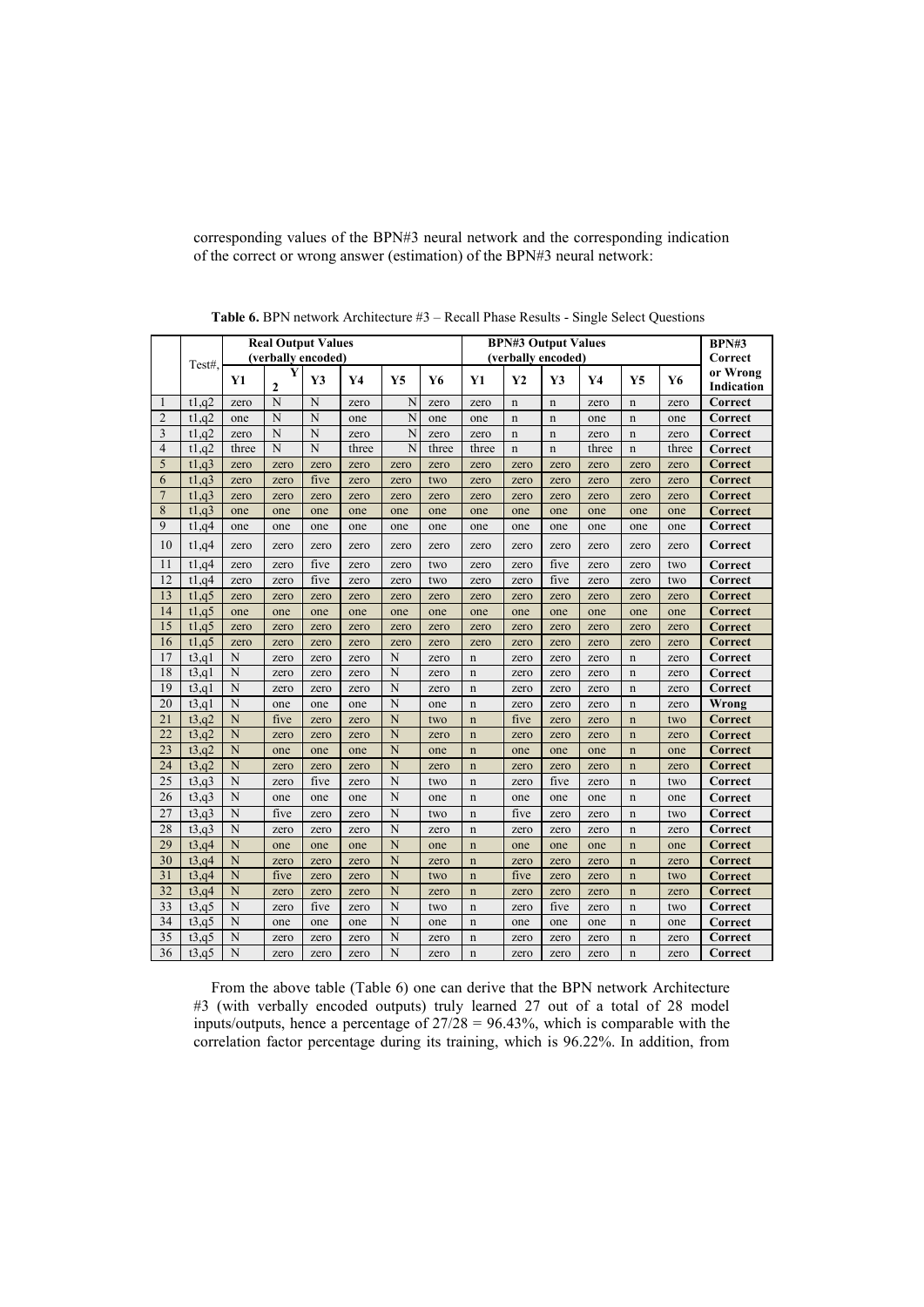Table 6 one can derive that the BPN network Architecture #3 estimates correctly almost 8 of the 8 output values, hence, a  $8/8 = 100.0\%$  percentage.

After making use of three different efficient BPN network Architectures, we came to the conclusion that the third one had the most successful performance of all and that is why we chose present it in a more thorough way in the present paper. Taking into account the results of the application of the three architectures, one could claim that neural network technology can be used for developing a model for automated evaluation of deaf students' answers and progress that possess basic knowledge of the English language and computer skills within a virtual e - learning environment.

However, this study focused on the development of typical BPN models based only on a limited dataset. It is regarded as worthwhile to develop more BPN models, which are trained for wider dataset and to determine the level of their best performance using all existing performance improvement techniques of the neural networks. In general though, the acceptance of a model depends on its performance, which may be evaluated based on statistical methods provided that the remaining errors between the models' output values and the real values follow approximately the normal distribution.

In this study the effort was focused merely on the examination of the expediency of applying neural networks technology for modeling the automated evaluation of the performance and progress of deaf students who possess basic knowledge of English and computer skills, within a virtual e-learning environment. In the current cases of BPN simulations though, together with the small sum of available input/output data, the aim was to exhaust all the possibilities in order to derive the best BPN model.

In general, the procedure of finding the best model and the successful development of a real calculating application with neural networks includes a procedure with many repetitive steps.

The first step is the definition of the neural networks system aim. In other words, a taxonomy problem, a problem that minimizes the sum of the square values of the error differences between the prediction values and the real values in the output, or a problem that interpolates well in the whole range of the input parameters.

The second step is where the data quality is examined (checking for consistency, missing fields, formats, range of values, and for other characteristics, faults, or inadequacies) and the analysis, remodeling and transformation of the variables so that their distributions match the distributions of the dependent variables.

The third step is the choice step, according to the aims of the system, the sum of the training data for the adjustment of the model parameters, the sum of the test data to determine how well the model interpolates and for avoiding over-fitting and the sum of the check data for the estimation of the performance of the model in a real application environment.

In later stages there are more steps, such as the choice of the input variables step as well as the creation and training of the network step and finally, the check model step.

In addition to the aforementioned steps, there are many differentiations regarding the type of the neural network, architectures and neurons that need to be examined. For example [9], the sum, beyond being a simple sum of the inputs times the weights, can also be a cumulative sum and/or a sum that calculates the minimum or maximum of inputs times the weights, the majority of the inputs times the weights, the product of the inputs times the weights, the Euclidean distance between the weights and the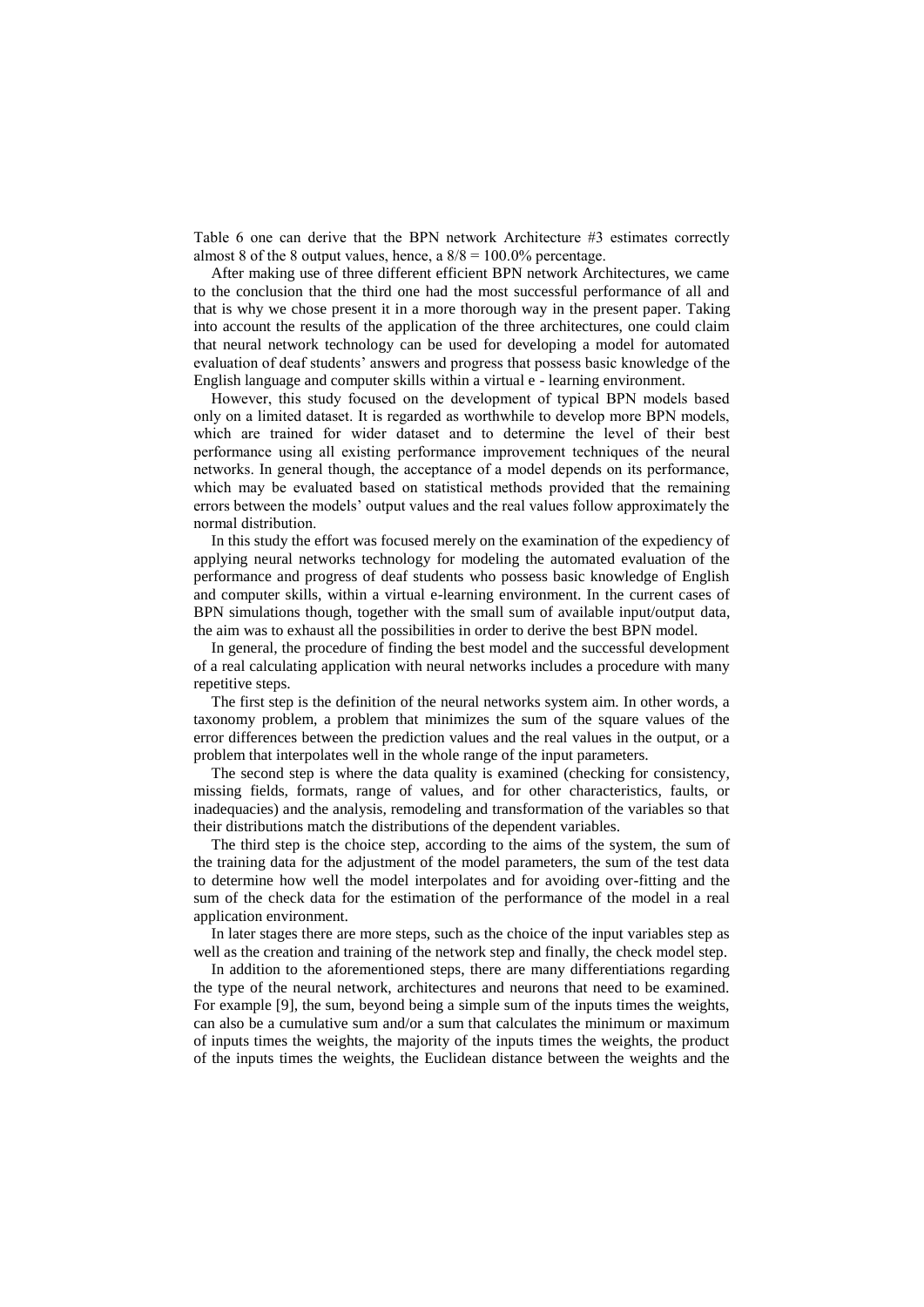source outputs etc, or in the case of projection networks to calculate different normalization functions. The continuous transfer function can be a linear gain function, or a non-linear function such as sigmoid, hyperbolic tangent, sine and exponential function, a threshold that permits the passing through of information provided that the joint final input rises to a certain value like functions such as percetron, signum, signum0, step and psi, or even functions that are specifically imposed by the neural network, such as probabilistic neural networks, radial basis functions, general regression neural networks, Spatio-Temporal Pattern Recognition, Boltzmann and Digital Neural Network Architecture.

Moreover, during the procedure of creating any model, a very special issue is that of model generalization or in other words how well the model interpolates from a new sum of inputs to the corresponding outputs. The opposite of generalization is overfitting, which is more apparent in complex models with a large number of free parameters. For neural networks (where there is no restriction regarding weights), the number of free parameters equals the number of interconnections, the over-fitting can be reduced with the use of techniques such as preserving a small number of neurons, using an independent sum of test data for performance control on a regular basis during training and interruption of training when degradation occurs. Furthermore, another technique is the increase of the data records size (the "degrees of freedom") and decrease of the number of input variables (variable selection process), or finally, with the implementation of the weight decay and noise factors method, correction of the gradient descent during the learning phase.

Having proved the expediency of the BPN type neural networks technology for modeling the evaluation of the educational progress of deaf students in an e-learning environment, additional simulations are required for the further increase of the performance according to the aforementioned generic procedures and issues for the realization and real implementation of neural networks models.

#### **4 Conclusions**

In this study, using the ESOL specifications for the skilful encoding and the inputs and outputs content and also the structure, standardization and content of the database questions of an e-learning expert system, three BPN type models were developed for the estimation of the expediency of applying neural network technology towards the automated estimation of the values, for the evaluation and progress of teaching English to deaf people.

Based on the performances of the three type BPN architectures that were developed, namely, BPN network Architecture #1, BPN network Architecture #2 and BPN network Architecture #3, it was derived that the neural networks technology can be used towards the development of such an automated model for the evaluation of the answers and the progress of deaf students that possess basic knowledge of the English language and also basic computer skills, within a virtual e-learning environment.

However, it is regarded that this estimation would be more accurate and would have more certitude if the available input/output data were more. Additionally, in this